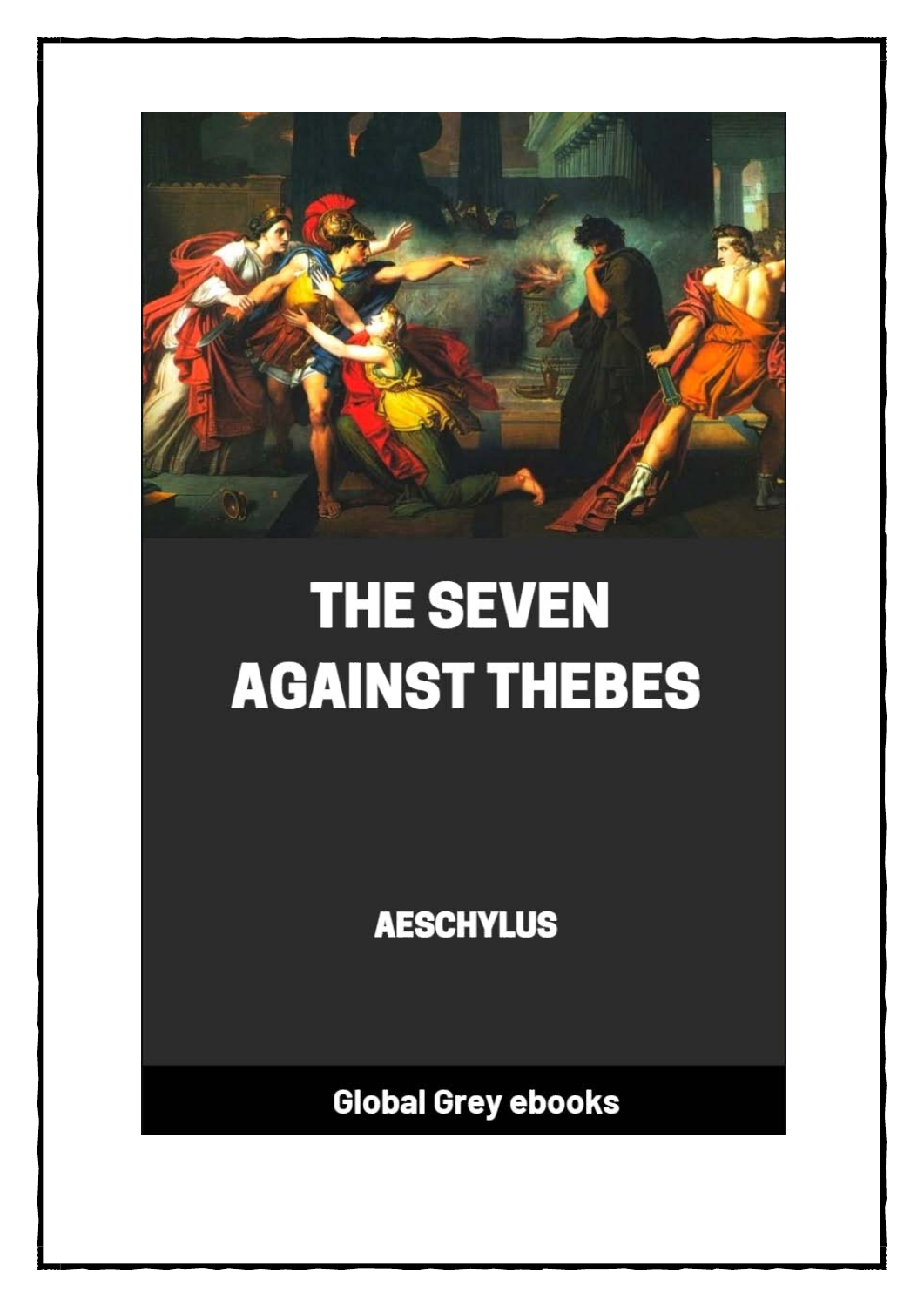## **THE SEVEN AGAINST THEBES**

### **BY AESCHYLUS**

**TRANSLATED BY E. D. A. MORSHEAD**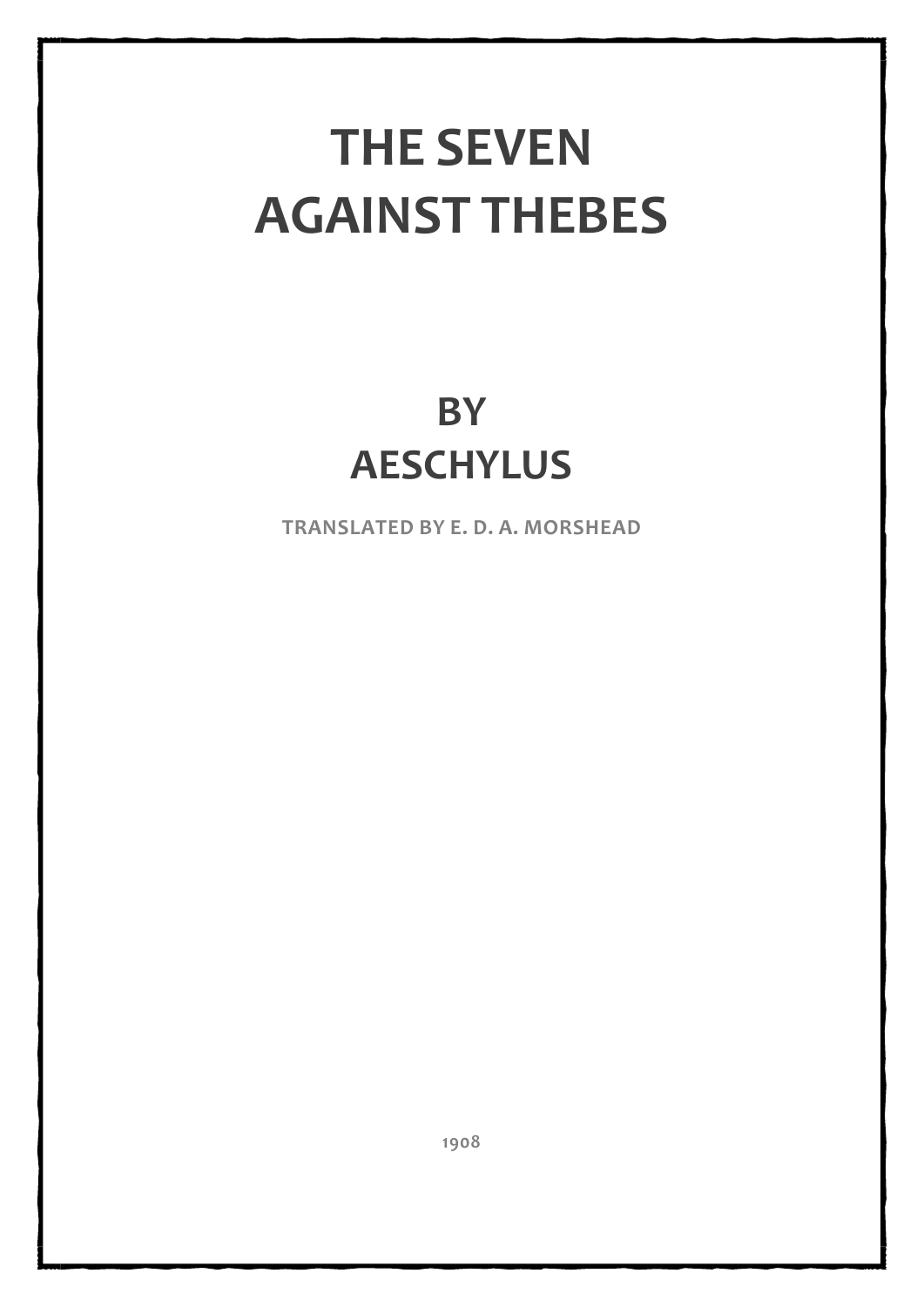*The Seven Against Thebes By Aeschylus.*

*This edition was created and published by Global Grey*

*©GlobalGrey 2020*

*Get more free ebooks at*



*[globalgreyebooks.com](https://www.globalgreyebooks.com/index.html)*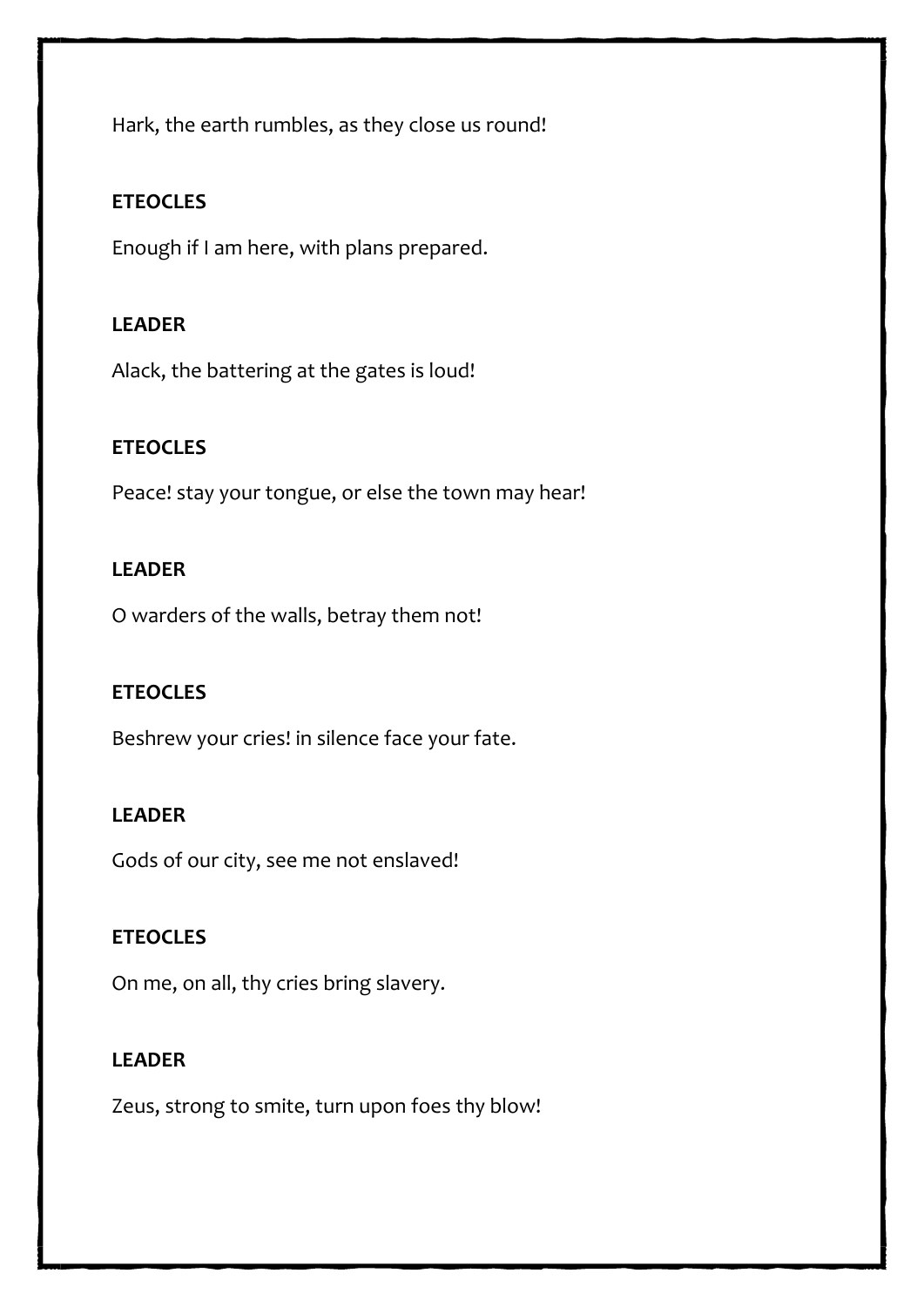#### **ETEOCLES**

Zeus, what a curse are women, wrought by thee!

#### **LEADER**

Weak wretches, even as men, when cities fall. What! clasping gods, yet voicing thy despair?

#### **LEADER**

In the sick heart, fear maketh prey of speech.

#### **ETEOCLES**

Light is the thing I ask thee-do my will!

#### **LEADER**

Ask swiftly: swiftly shall I know my power.

#### **ETEOCLES**

Silence, weak wretch! nor put thy friends in fear.

#### **LEADER**

I speak no more: the general fate be mine!

#### **ETEOCLES**

I take that word as wiser than the rest. Nay, more: these images possess thy will-Pray, in their strength, that Heaven be on our side! Then hear my prayers withal, and then ring out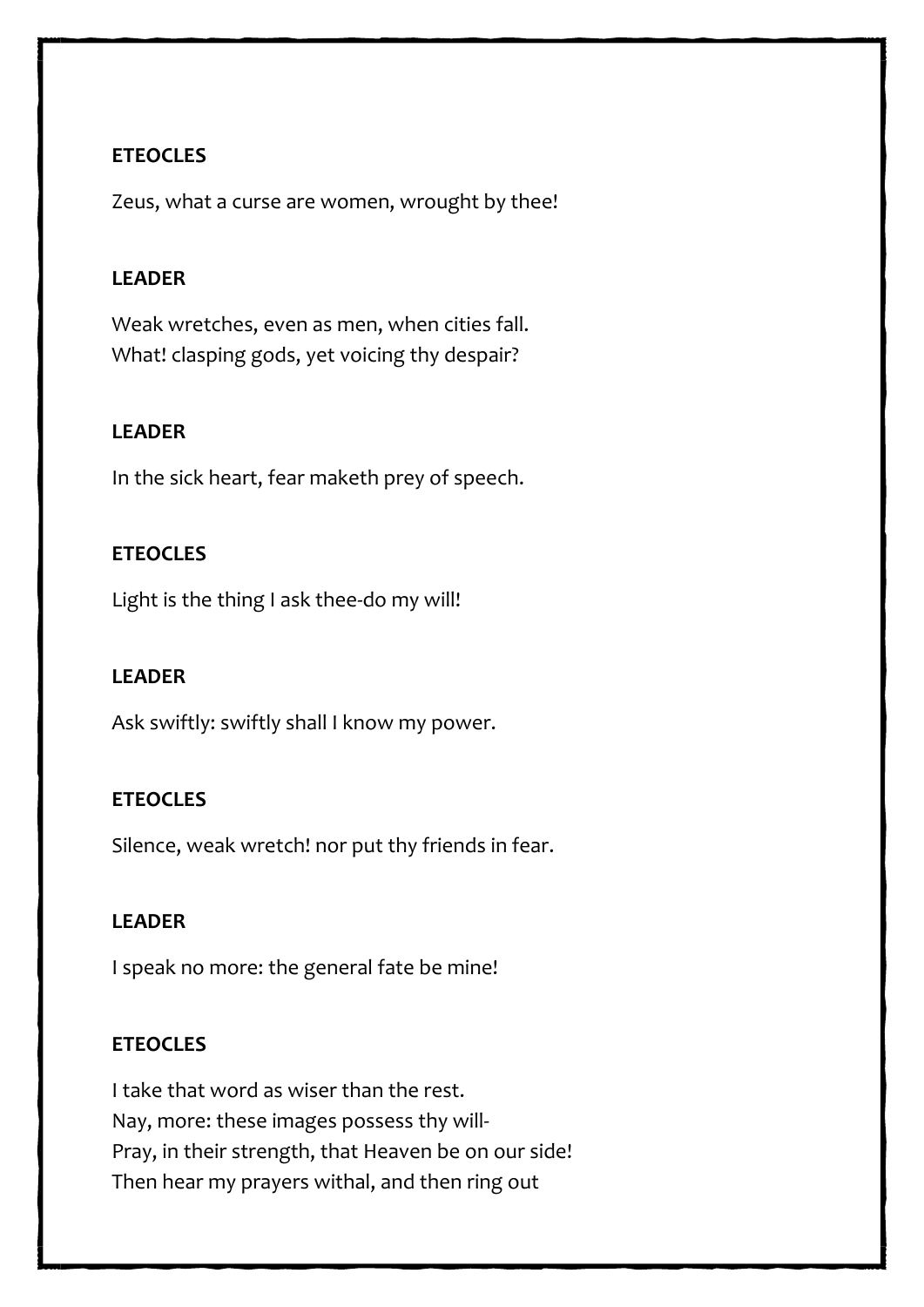The female triumph-note, thy privilege-Yea, utter forth the usage Hellas knows, The cry beside the altars, sounding clear Encouragement to friends, alarm to foes. But I unto all gods that guard our walls, Lords of the plain or warders of the mart And to Ismenus' stream and Dirce's rills, I swear, if Fortune smiles and saves our town, That we will make our altars reek with blood Of sheep and kine, shed forth unto the gods, And with victorious tokens front our fanes-Corslets and casques that once our foemen wore, Spear-shattered now-to deck these holy homes! Be such thy vows to Heaven-away with sighs, Away with outcry vain and barbarous, That shall avail not, in a general doom! But I will back, and, with six chosen men Myself the seventh, to confront the foe In this great aspect of a poised war, Return and plant them at the sevenfold gates, Or e'er the prompt and clamorous battle-scouts Haste to inflame our counsel with the need.

*ETEOCLES and his retinue go out.*

#### **CHORUS** *singing*

*strophe 1*

I mark his words, yet, dark and deep, My heart's alarm forbiddeth sleep! Close-clinging cares around my soul Enkindle fears beyond control, Presageful of what doom may fall From the great leaguer of the wall! So a poor dove is faint with fear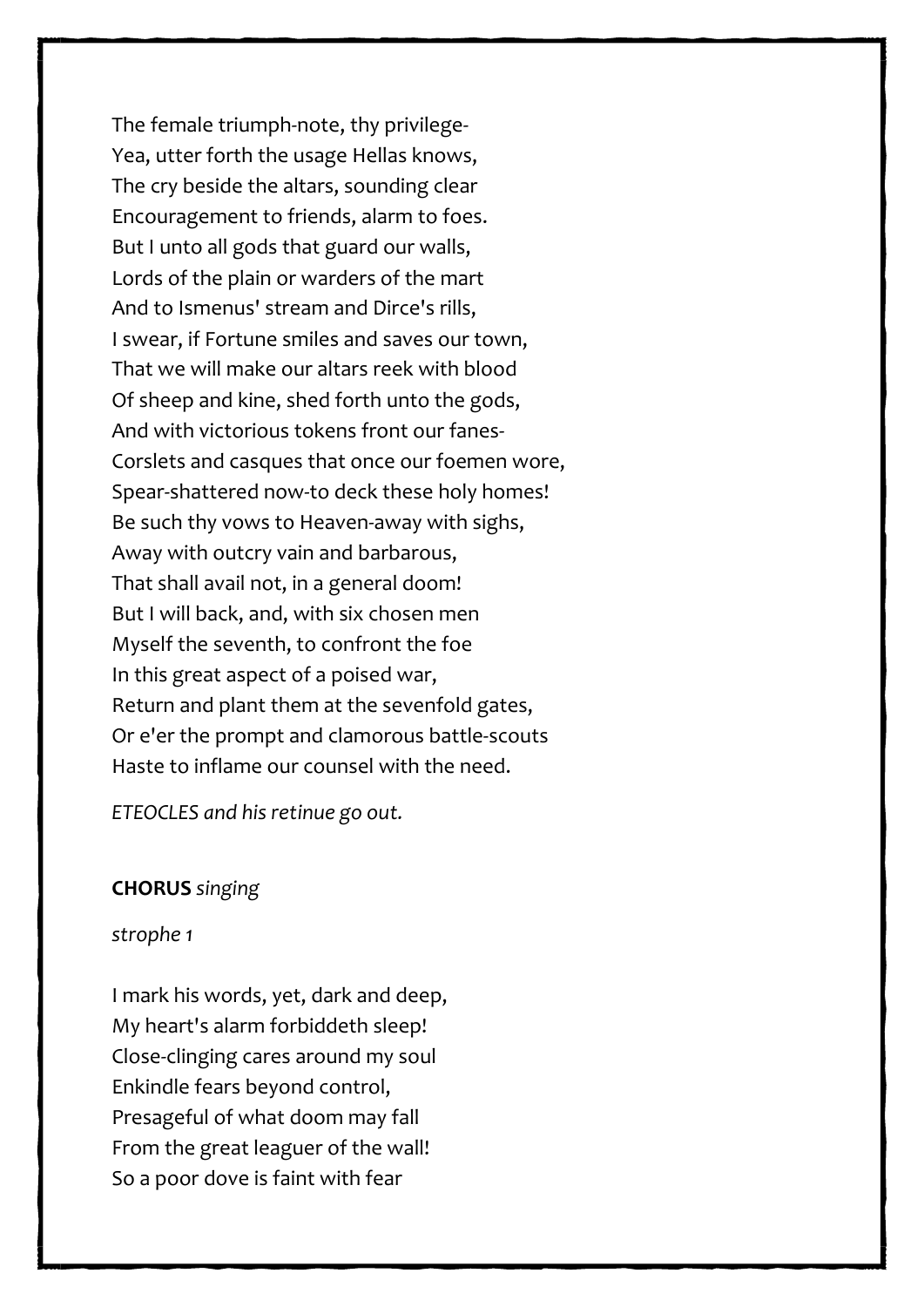For her weak nestlings, while anew Glides on the snaky ravisher! In troop and squadron, hand on hand, They climb and throng, and hemmed we stand, While on the warders of our town The flinty shower comes hurtling down! Gods born of Zeus! put forth your might For Cadmus' city, realm, and right!

#### *antistrophe 1*

What nobler land shall e'er be yours, If once ye give to hostile powers The deep rich soil, and Dirce's wave, The nursing stream, Poseidon gave And Tethys' children? Up and save! Cast on the ranks that hem us round A deadly panic, make them fling Their arms in terror on the ground, And die in carnage! thence shall spring High honour for our clan and king! Come at our wailing cry, and stand As throned sentries of our land!

#### *strophe 2*

For pity and sorrow it were that this immemorial town Should sink to be slave of the spear, to dust and to ashes gone down, By the gods of Achaean worship and arms of Achaean might Sacked and defiled and dishonoured, its women the prize of the fight-That, haled by the hair as a steed, their mantles dishevelled and torn, The maiden and matron alike should pass to the wedlock of scorn! I hear it arise from the city, the manifold wail of despair-Woe, woe for the doom that shall be-as in grasp of the foeman they fare!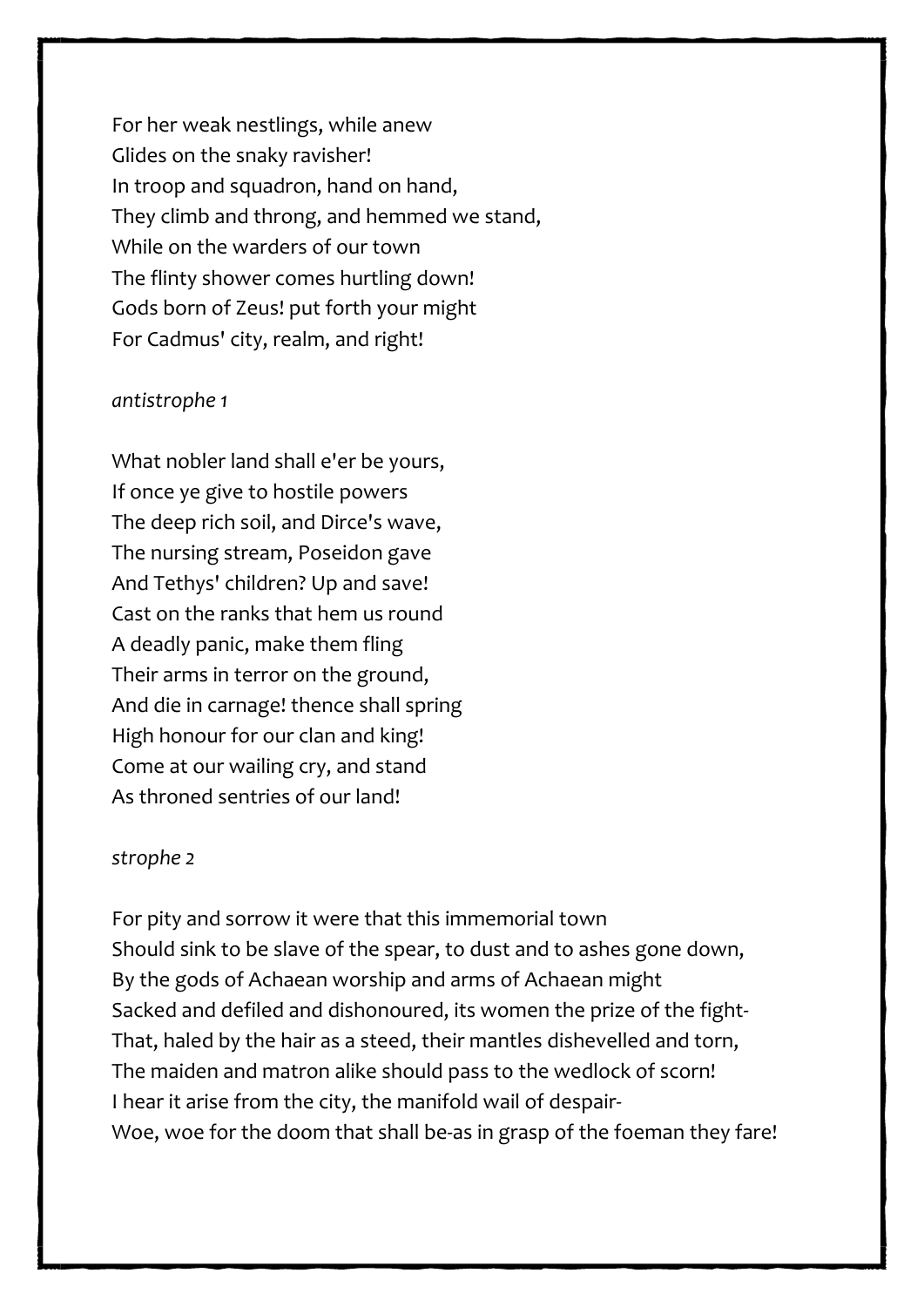#### *antistrophe 2*

For a woe and a weeping it is, if the maiden inviolate flower Is plucked by the foe in his might, not culled in the bridal bower! Alas for the hate and the horror-how say it?-less hateful by far Is the doom to be slain by the sword, hewn down in the carnage of war! For wide, ah! wide is the woe when the foeman has mounted the wall; There is havoc and terror and flame, and the dark smoke broods over all, And wild is the war-god's breath, as in frenzy of conquest he springs, And pollutes with the blast of his lips the glory of holiest things!

#### *strophe 3*

Up to the citadel rise clash and din, The war-net closes in, The spear is in the heart: with blood imbrued Young mothers wail aloud, For children at their breast who scream and die! And boys and maidens fly, Yet scape not the pursuer, in his greed To thrust and grasp and feed! Robber with robber joins, each calls his mate Unto the feast of hate-The banquet, lo! is spread-seize, rend, and tear! No need to choose or share!

#### *antistrophe 3*

And all the wealth of earth to waste is poured-A sight by all abhorred! The grieving housewives eye it; heaped and blent, Earth's boons are spoiled and spent, And waste to nothingness; and O alas, Young maids, forlorn ye pass-Fresh horror at your hearts-beneath the power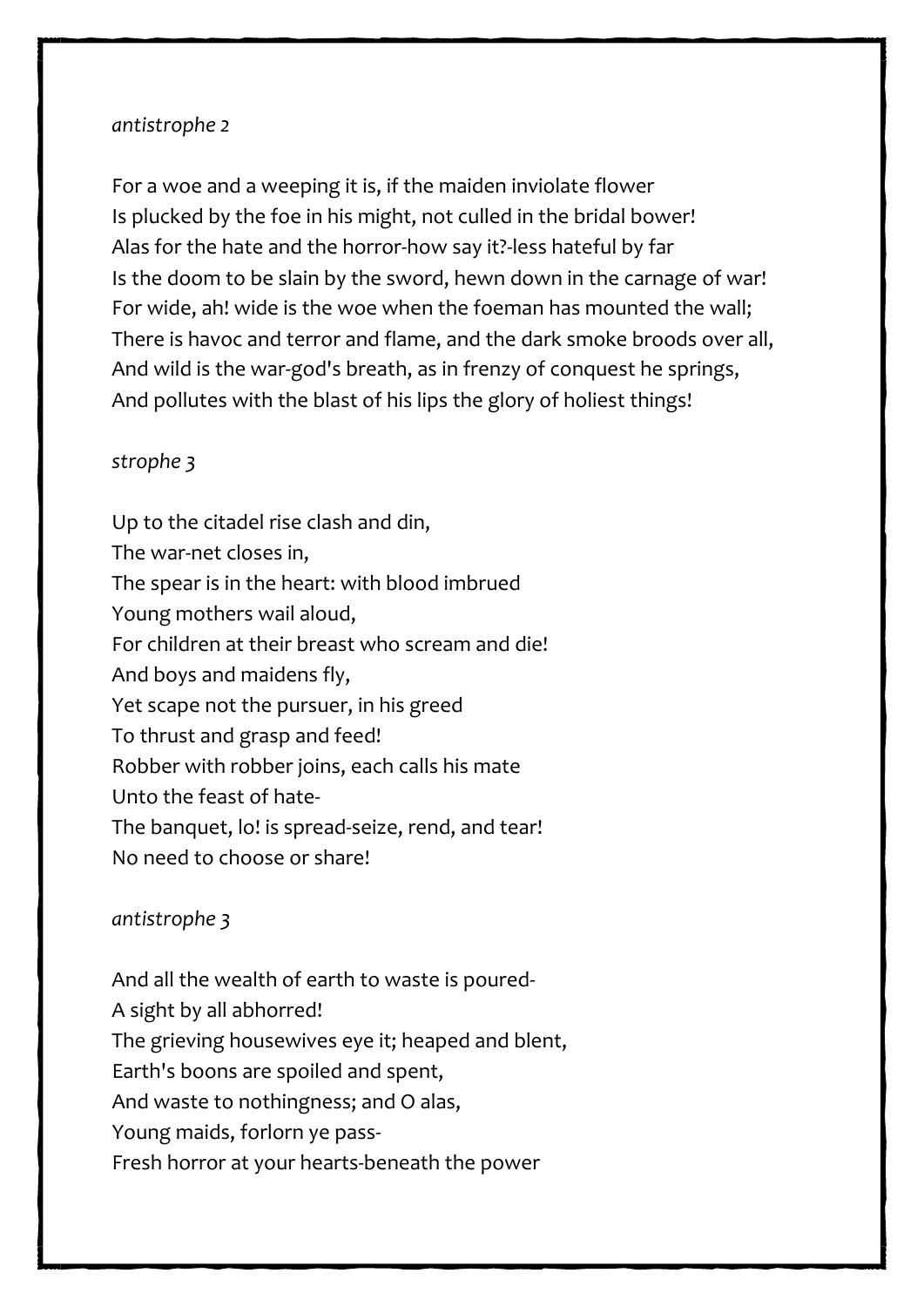Of those who crop the flower! Ye own the ruffian ravisher for lord, And night brings rites abhorred! Woe, woe for you! upon your grief and pain There comes a fouler stain.

*On one side the SPY enters; on the other, ETEOCLES and the SIX CHAMPIONS.*

#### **LEADER OF THE FIRST SEMI-CHORUS**

Look, friends! methinks the scout, who parted hence To spy upon the foemen, comes with news, His feet as swift as wafting chariot-wheels.

#### **LEADER OF THE SECOND SEMI-CHORUS**

Ay, and our king, the son of Oedipus, Comes prompt to time, to learn the spy's report-His heart is fainer than his foot is fast!

#### **THE SPY**

Well have I scanned the foe, and well can say Unto which chief, by lot, each gate is given. Tydeus already with his onset-cry Storms at the gate called Proetides; but him The seer Amphiaraus holds at halt, Nor wills that he should cross Ismenus' ford, Until the sacrifices promise fair. But Tydeus, mad with lust of blood and broil, Like to a cockatrice at noontide hour, Hisses out wrath and smites with scourge of tongue The prophet-son of Oecleus-Wise thou art, Faint against war, and holding back from death! With such revilings loud upon his lips He waves the triple plumes that o'er his helm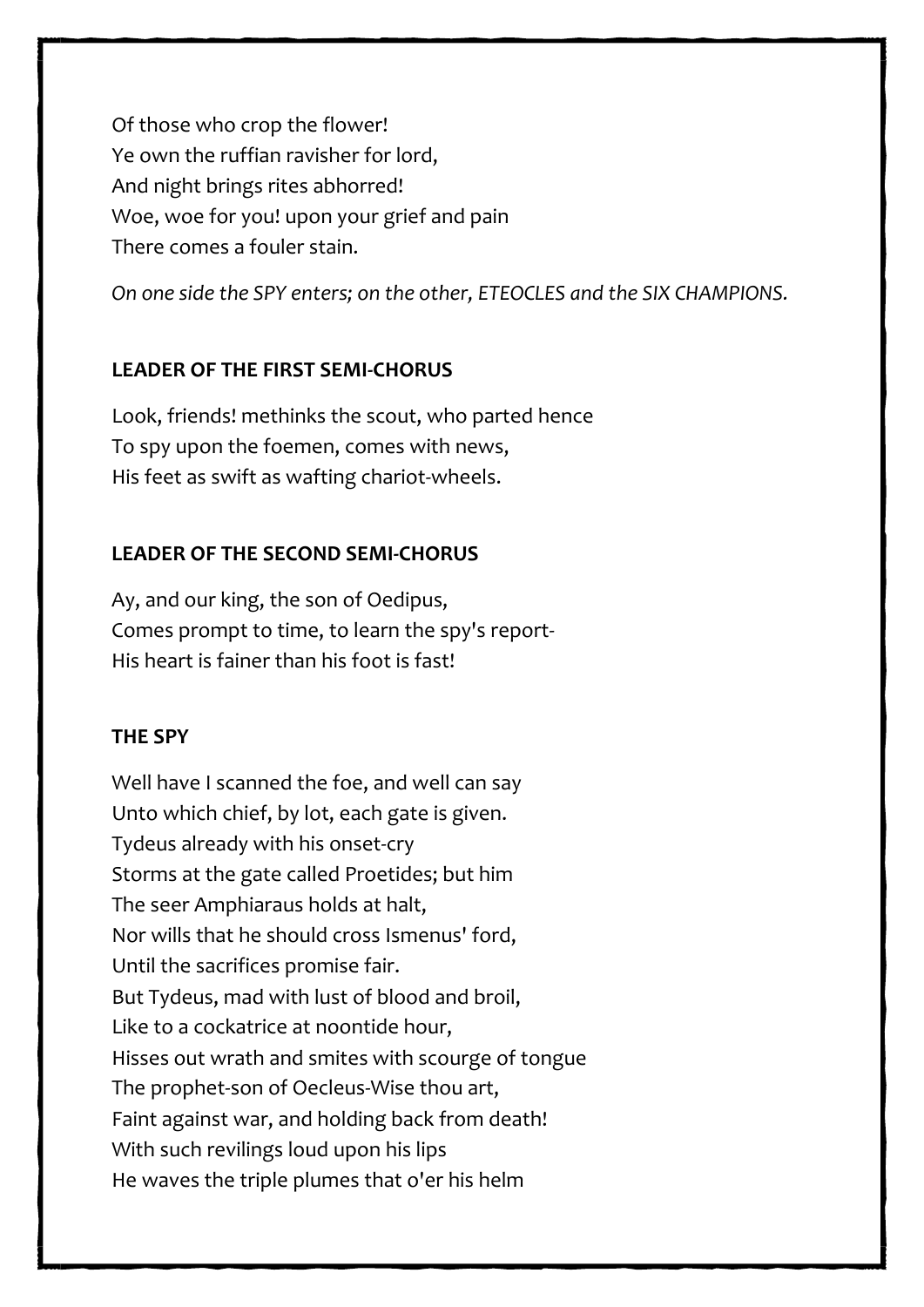Float overshadowing, as a courser's mane; And at his shield's rim, terror in their tone, Clang and reverberate the brazen bells. And this proud sign, wrought on his shield, he bears,- The vault of heaven, inlaid with blazing stars; And, for the boss, the bright moon glows at full, The eye of night, the first and lordliest star. Thus with high-vaunted armour, madly bold, He clamours by the stream-bank, wild for war, As a steed panting grimly on his bit, Held in and chafing for the trumpet's bray! Whom wilt thou set against him? when the gates Of Proetus yield, who can his rush repel?

#### **ETEOCLES**

To me, no blazon on a foeman's shield Shall e'er present a fear! such pointed threats Are powerless to wound; his plumes and bells, Without a spear, are snakes without a sting. Nay, more-that pageant of which thou tellest-The nightly sky displayed, ablaze with stars, Upon his shield, palters with double sense One headstrong fool will find its truth anon! For, if night fall upon his eyes in death, Yon vaunting blazon will its own truth prove, And he is prophet of his folly's fall. Mine shall it be, to pit against his power The loyal son of Astacus, as guard To hold the gateways-a right valiant soul, Who has in heed the throne of Modesty And loathes the speech of Pride, and evermore Shrinks from the base, but knows no other fear. He springs by stock from those whom Ares spared, The men called Sown, a right son of the soil,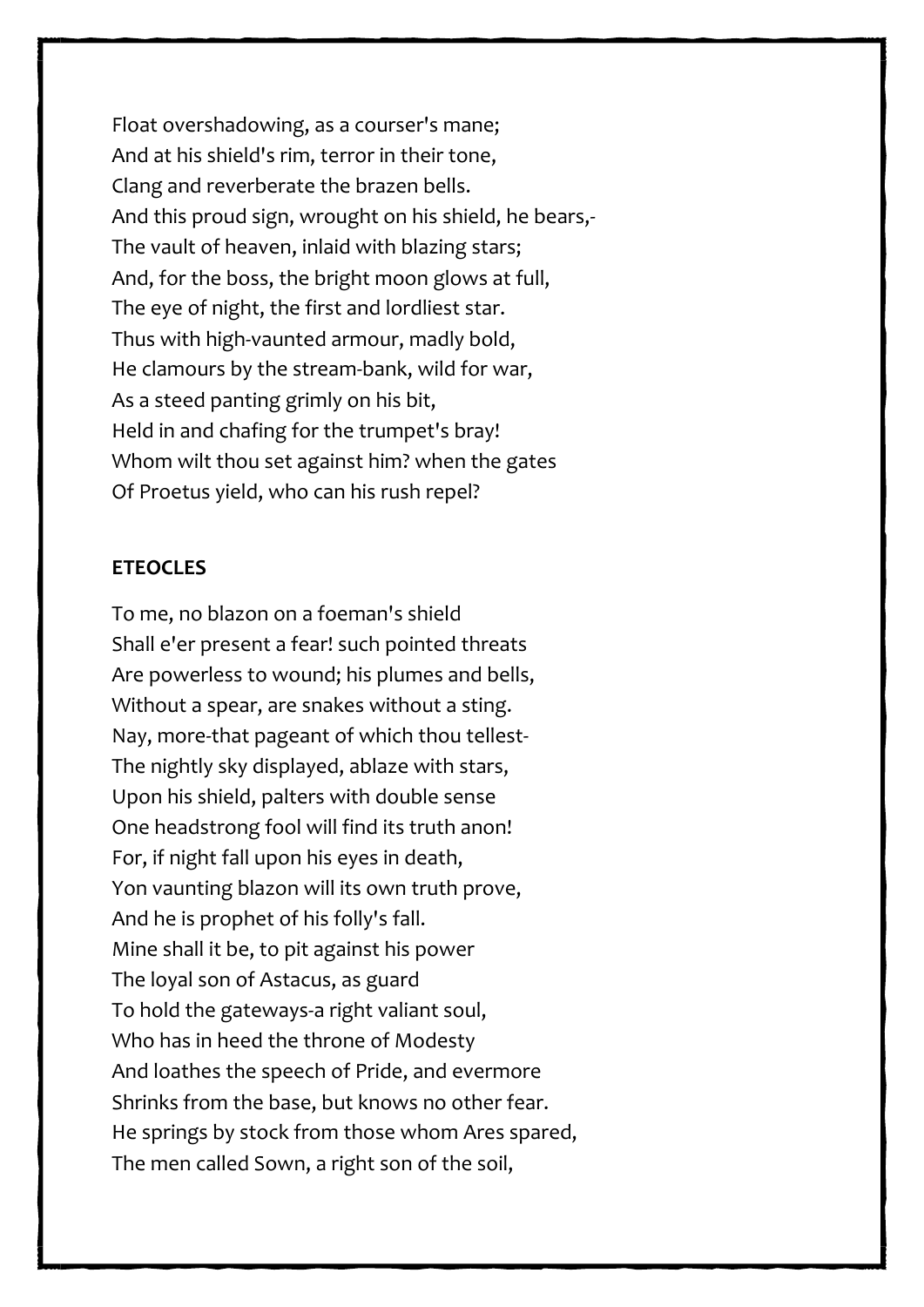And Melanippus styled. Now, what his arm To-day shall do, rests with the dice of war, And Ares shall ordain it; but his cause Hath the true badge of Right, to urge him on To guard, as son, his motherland from wrong.

*MELANIPPUS goes out.*

#### **CHORUS** *chanting*

Then may the gods give fortune fair Unto our chief, sent forth to dare War's terrible arbitrament! But ah! when champions wend away, I shudder, lest, from out the fray, Only their blood-stained wrecks be sent!

#### **THE SPY**

Nay, let him pass, and the gods' help be his! Next, Capaneus comes on, by lot to lead The onset at the gates Electran styled: A giant be, more huge than Tydeus' self, And more than human in his arrogance-May fate forefend his threat against our walls! God willing, or unwilling-such his vaunt-I will lay waste this city; Pallas' self, Zeus's warrior maid, although she swoop to earth And plant her in my path, shall stay me not. And, for the flashes of the levin-bolt, He holds them harmless as the noontide rays. Mark, too, the symbol on his shield-a man Scornfully weaponless but torch in hand, And the flame glows witbin his grasp, prepared For ravin: lo, the legend, wrought in words, Fire for the city bring I, flares in gold!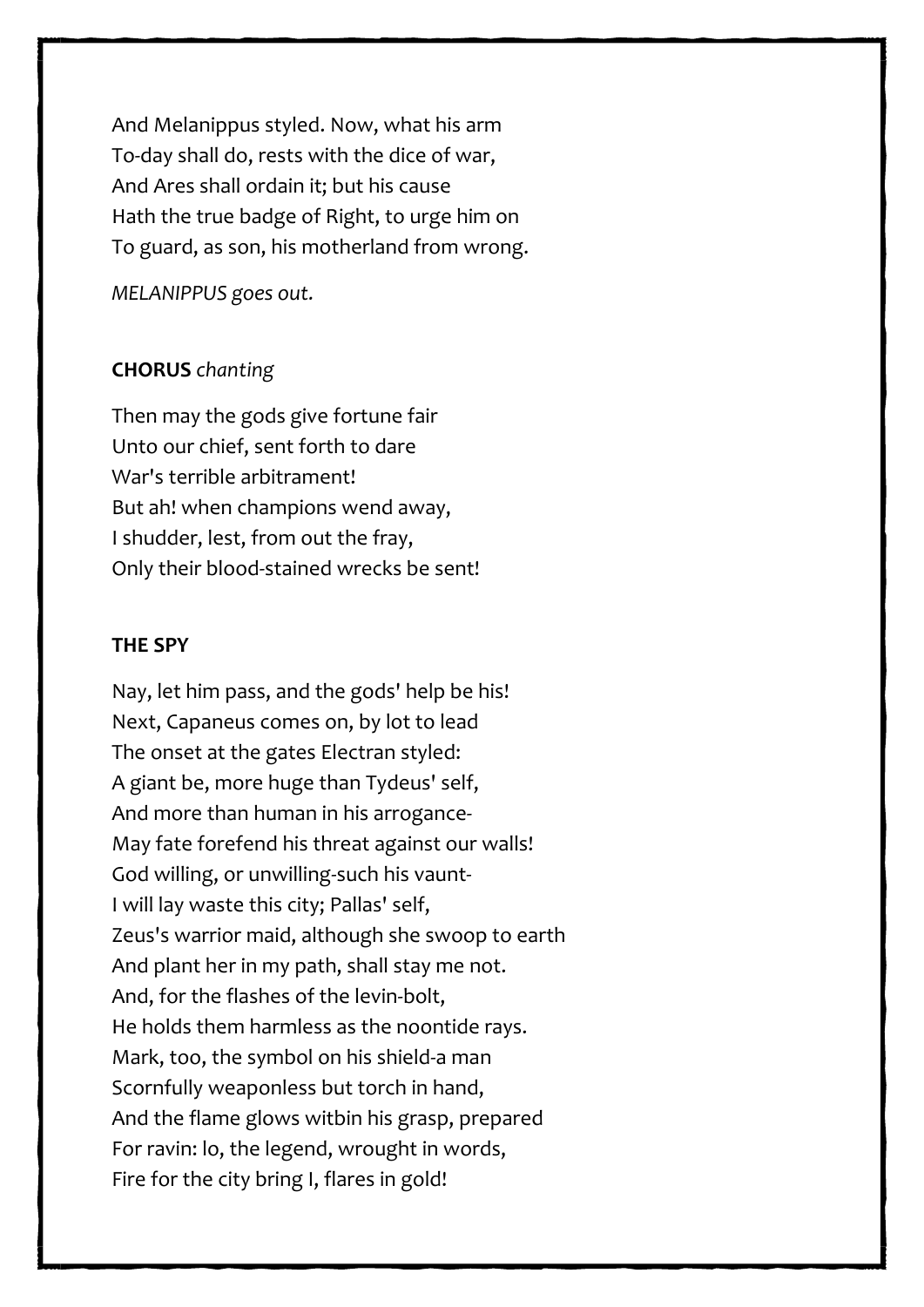Against such wight, send forth-yet whom? what man Will front that vaunting figure and not fear?

#### **ETEOCLES**

Aha, this profits also, gain on gain! In sooth, for mortals, the tongue's utterance Bewrays unerringly a foolish pride! Hither stalks Capaneus, with vaunt and threat Defying god-like powers, equipt to act, And, mortal though he be, he strains his tongue In folly's ecstasy, and casts aloft High swelling words against the ears of Zeus. Right well I trust-if justice grants the word-That, by the might of Zeus, a bolt of flame In more than semblance shall descend on him. Against his vaunts, though reckless, I have set, To make assurance sure, a warrior stern-Strong Polyphontes, fervid for the fray;- A sturdy bulwark, he, by grace of Heaven And favour of his champion Artemis! Say on, who holdeth the next gate in ward?

*POLYPHONTES goes out.*

#### **CHORUS** *chanting*

Perish the wretch whose vaunt affronts our home! On him the red bolt come, Ere to the maiden bowers his way he cleave, To ravage and bereave!

#### **THE SPY**

I will say on. Eteoclus is third-To him it fell, what time the third lot sprang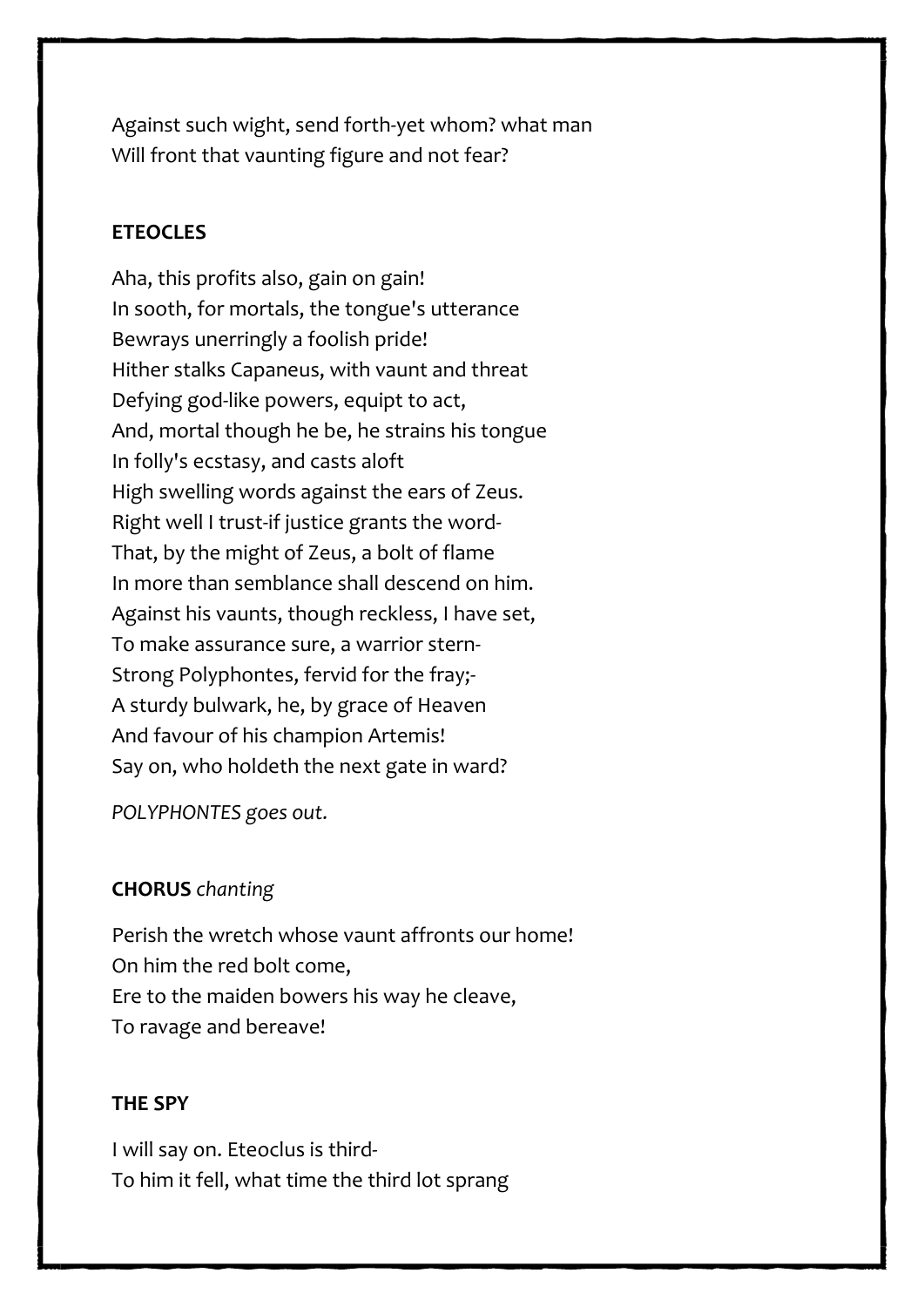O'er the inverted helmet's brazen rim, To dash his stormers on Neistae gate. He wheels his mares, who at their frontlets chafe And yearn to charge upon the gates amain. They snort the breath of pride, and, filled therewith, Their nozzles whistle with barbaric sound. High too and haughty is his shield's device-An armed man who climbs, from rung to rung, A scaling ladder, up a hostile wall, Afire to sack and slay; and he too cries (By letters, full of sound, upon the shield) Not Ares' self shall cast me from the wall. Look to it, send, against this man, a man Strong to debar the slave's yoke from our town.

#### **ETEOCLES** *pointing to MEGAREUS*

Send will I-even this man, with luck to aid-

*MEGAREUS departs as soon as he has been marked out.*

By his worth sent already, not by pride And vain pretence, is he. 'Tis Megareus, The child of Creon, of the Earth-sprung born! He will not shrink from guarding of the gates, Nor fear the maddened charger's frenzied neigh, But, if he dies, will nobly quit the score For nurture to the land that gave him birth, Or from the shield-side hew two warriors down-Eteoclus and the figure that he lifts-Ay, and the city pictured, all in one, And deck with spoils the temple of his sire! Announce the next pair, stint not of thy tongue!

**CHORUS** *chanting*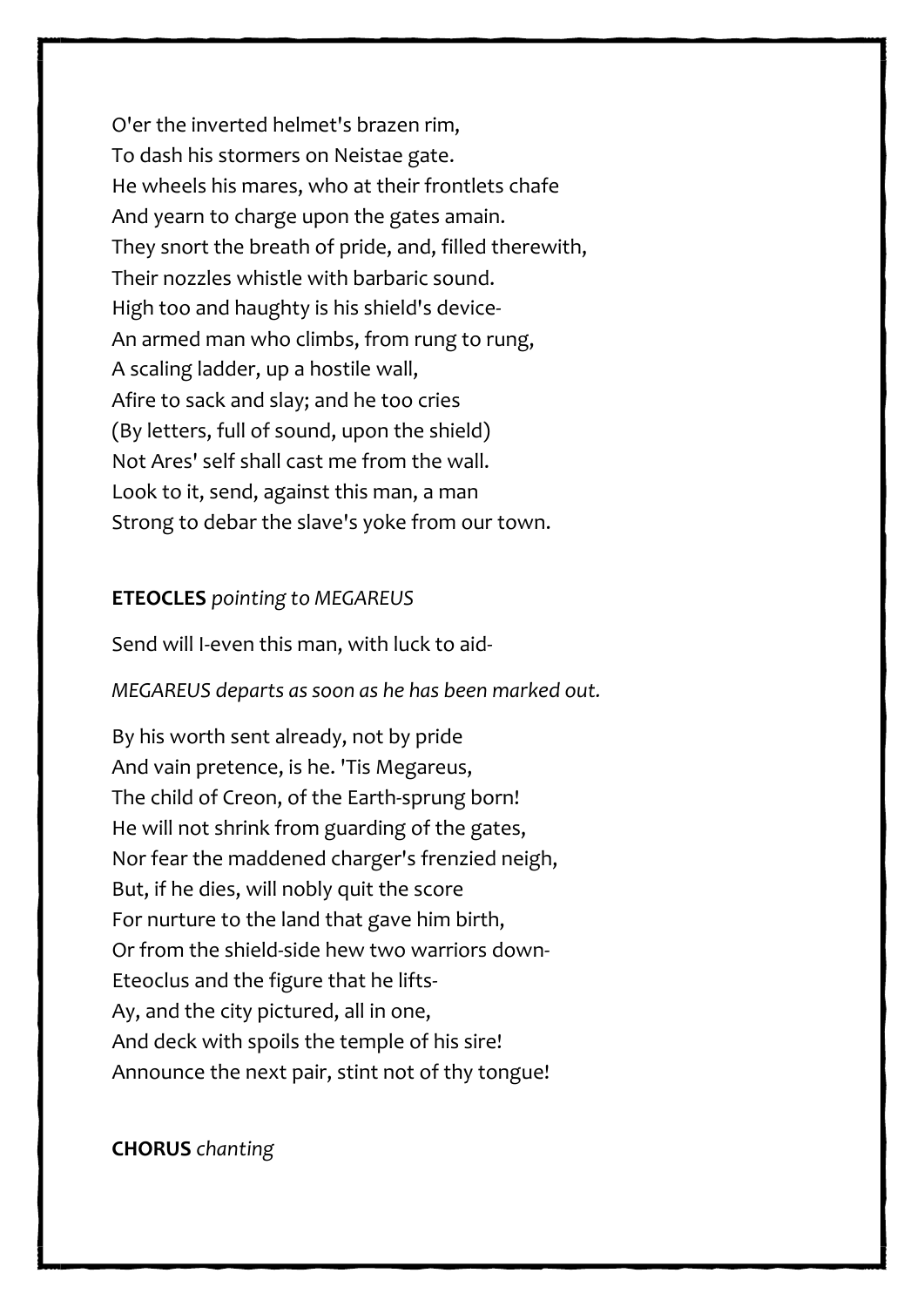O thou, the warder of my home, Grant, unto us, Fate's favouring tide, Send on the foemen doom! They fling forth taunts of frenzied pride, On them may Zeus with glare of vengeance come

#### **THE SPY**

Lo, next him stands a fourth and shouts amain, By Pallas Onca's portal, and displays A different challenge; 'tis Hippomedon! Huge the device that starts up from his targe In high relief; and, I deny it not, I shuddered, seeing how, upon the rim, It made a mighty circle round the shield-No sorry craftsman he, who wrought that work And clamped it all around the buckler's edge! The form was Typhon: from his glowing throat Rolled lurid smoke, spark-litten, kin of fire! The flattened edge-work, circling round the whole, Made strong support for coiling snakes that grew Erect above the concave of the shield: Loud rang the warrior's voice; inspired for war, He raves to slay, as doth a Bacchanal, His very glance a terror! of such wight Beware the onset! closing on the gates, He peals his vaunting and appalling cry!

#### **ETEOCLES**

Yet first our Pallas Onca-wardress she, Planting her foot hard by her gate-shall stand, The Maid against the ruffian, and repel His force, as from her brood the mother-bird Beats back the wintered serpent's venom'd fang.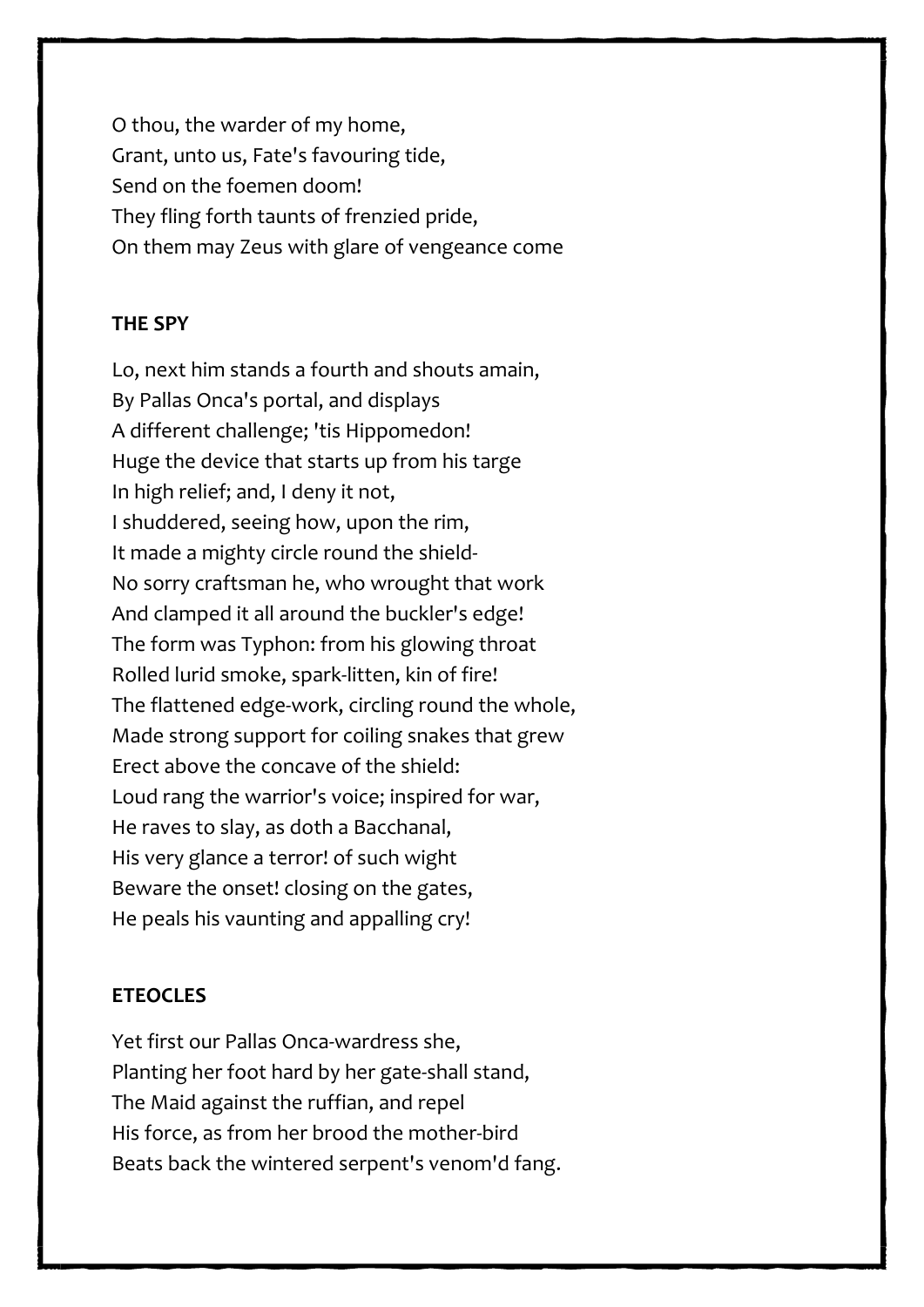And next, by her, is Oenops' gallant son, Hyperbius, chosen to confront this foe, Ready to seek his fate at Fortune's shrine! In form, in valour, and in skill of arms, None shall gainsay him. See how wisely well Hermes hath set the brave against the strong! Confronted shall they stand, the shield of each Bearing the image of opposing gods: One holds aloft his Typhon breathing fire, But, on the other's shield, in symbol sits Zeus, calm and strong, and fans his bolt to flame-Zeus, seen of all, yet seen of none to fail! Howbeit, weak is trust reposed in Heaven-Yet are we upon Zeus' victorious side, The foe, with those he worsted-if in sooth Zeus against Typhon held the upper hand, And if Hyperbius (as well may hap When two such foes such diverse emblems bear) Have Zeus upon his shield, a saving sign.

*HYPERBIUS goes out.*

#### **CHORUS** *chanting*

High faith is mine that he whose shield Bears, against Zeus, the thing of hate. The giant Typhon, thus revealed, A monster loathed of gods eterne And mortal men-this doom shall earn A shattered skull, before the gate!

#### **THE SPY**

Heaven send it so! A fifth assailant now Is set against our fifth, the northern, gate, Fronting the death-mound where Amphion lies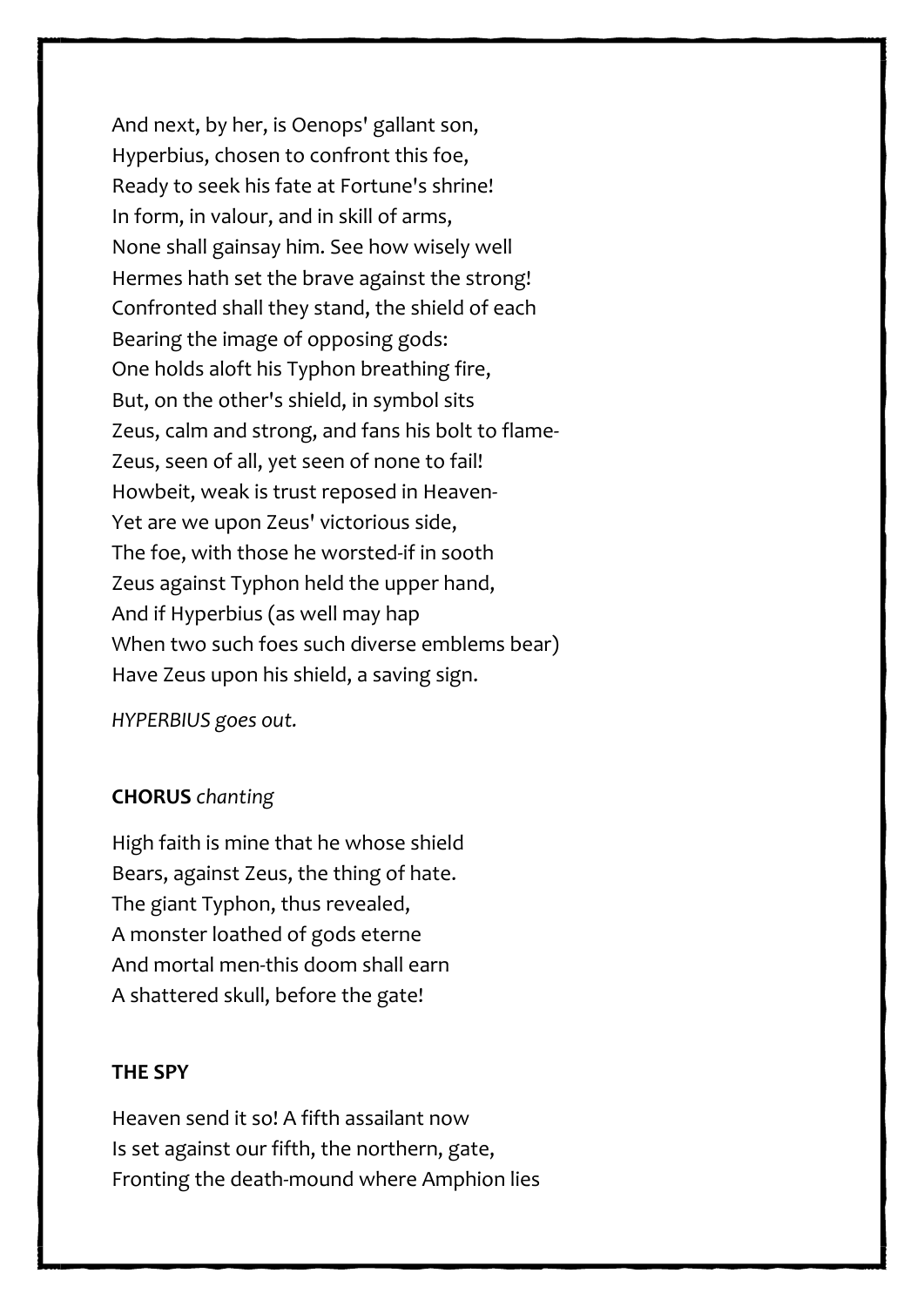The child of Zeus. This foeman vows his faith, Upon a mystic spear-head which he deems More holy than a godhead and more sure To find its mark than any glance of eye, That, will they, nill they, he will storm and sack The hold of the Cadmeans. Such his oath-His, the bold warrior, yet of childish years, A bud of beauty's foremost flower, the son Of Zeus and of the mountain maid. I mark How the soft down is waxing on his cheek, Thick and close-growing in its tender prime-In name, not mood, is he a maiden's child-Parthenopaeus; large and bright his eyes But fierce the wrath wherewith he fronts the gate: Yet not unheralded he takes his stand Before the portal; on his brazen shield, The rounded screen and shelter of his form, I saw him show the ravening Sphinx, the fiend That shamed our city-how it glared and moved, Clamped on the buckler, wrought in high relief! And in its claws did a Cadmean bear-Nor heretofore, for any single prey, Sped she aloft, through such a storm of darts As now awaits her. So our foe is here-Like, as I deem, to ply no stinted trade In blood and broil, but traffick as is meet In fierce exchange for his long wayfaring!

#### **ETEOCLES**

Ah, may they meet the doom they think to bring-They and their impious vaunts-from those on high! So should they sink, hurled down to deepest death! This foe, at least, by thee Arcadian styled, Is faced by one who bears no braggart sign,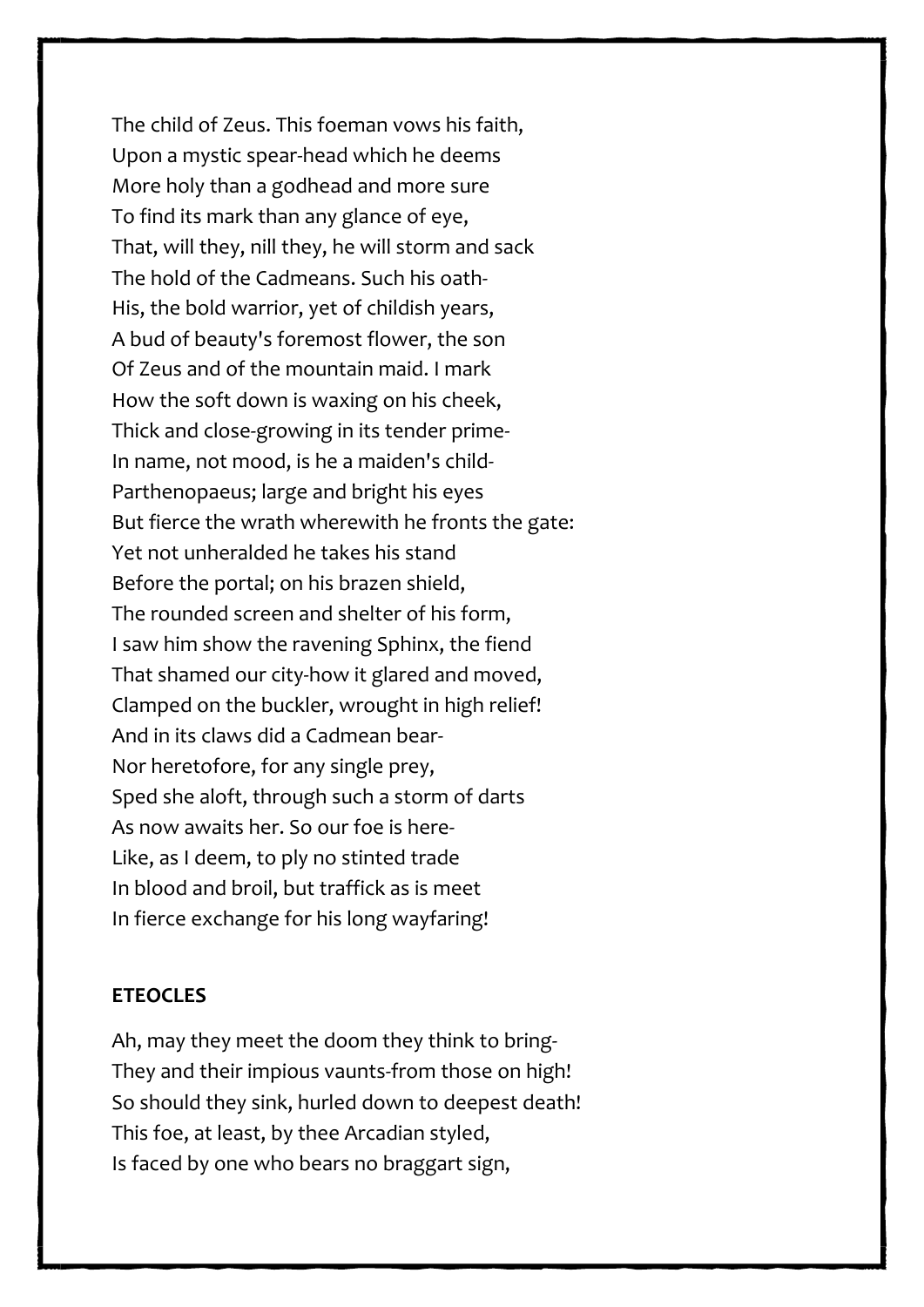But his hand sees to smite, where blows avail-Actor, own brother to Hyperbius! He will not let a boast without a blow Stream through our gates and nourish our despair, Nor give him way who on his hostile shield Bears the brute image of the loathly Sphinx! Blocked at the gate, she will rebuke the man Who strives to thrust her forward, when she feels Thick crash of blows, up to the city wall. With Heaven's goodwill, my forecast shall be true.

*ACTOR goes out.*

#### **CHORUS** *chanting*

Home to my heart the vaunting goes, And, quick with terror, on my head Rises my hair, at sound of those Who wildly, impiously rave! If gods there be, to them I plead-Give them to darkness and the grave.

#### **THE SPY**

Fronting the sixth gate stands another foe, Wisest of warriors, bravest among seers-Such must I name Amphiaraus: he, Set steadfast at the Homoloid gate, Berates strong Tydeus with reviling words-The man of blood, the bane of state and home To Argos, arch-allurer to all ill, Evoker of the Fury-fiend of hell, Death's minister, and counsellor of wrong Unto Adrastus in this fatal field. Ay, and with eyes upturned and mien of scorn He chides thy brother Polyneices to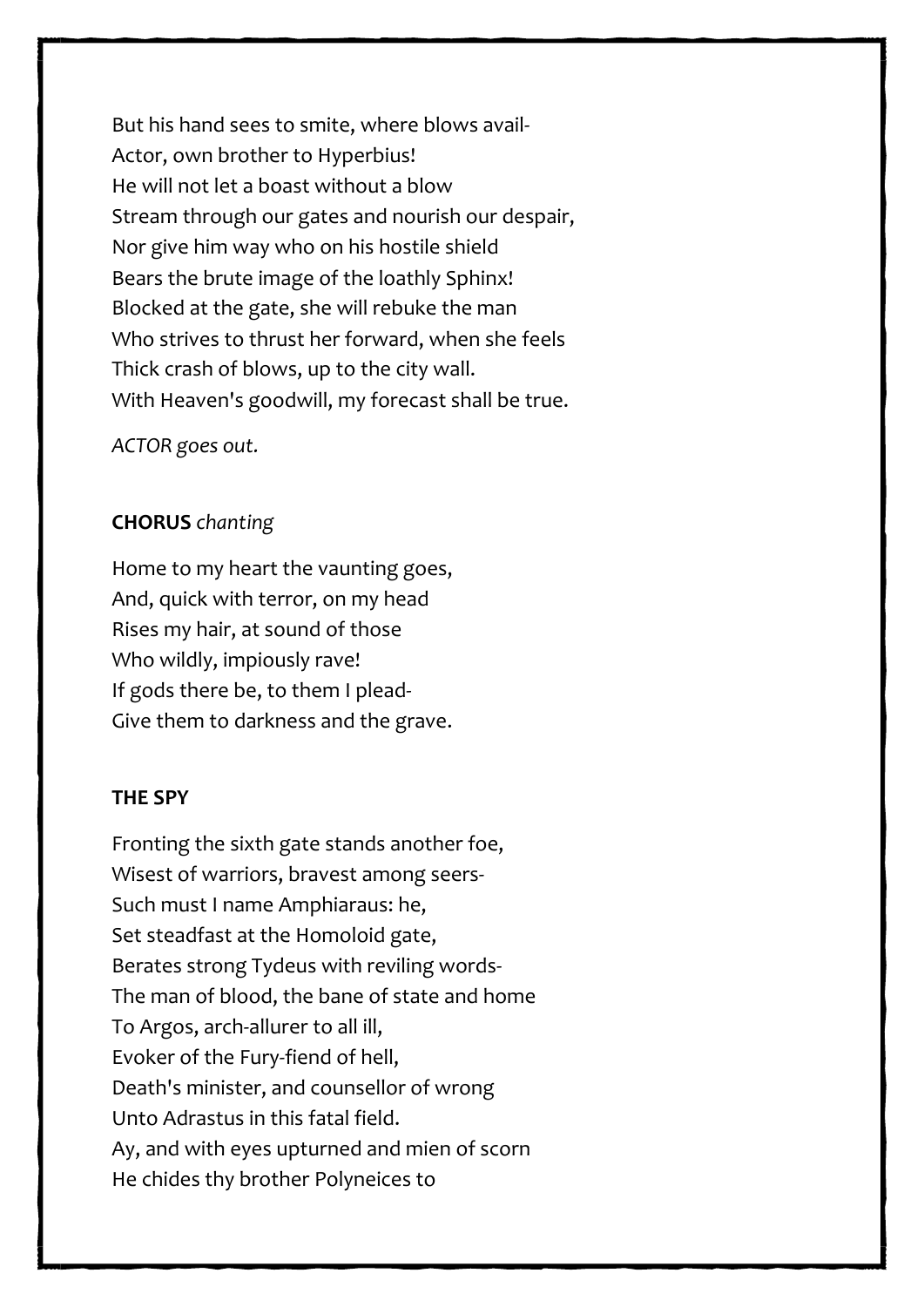At his desert, and once and yet again Dwells hard and meaningly upon his name Where it saith glory yet importeth feud. Yea, such thou art in act, and such thy grace In sight of Heaven, and such in aftertime Thy fame, for lips and ears of mortal men! "He strove to sack the city of his sires And temples of her gods, and brought on her An alien armament of foreign foes. The fountain of maternal blood outpoured What power can staunck? even so, thy fatherland Once by thine ardent malice stormed and ta'en, Shall ne'er join force with thee." For me, I know It doth remain to let my blood enrich The border of this land that loves me not-Blood of a prophet, in a foreign grave! Now, for the battle! I foreknow my doom, Yet it shall be with honour. So he spake, The prophet, holding up his targe of bronze Wrought without blazon, to the ears of men Who stood around and heeded not his word. For on no bruit and rumour of great deeds, But on their doing, is his spirit set, And in his heart he reaps a furrow rich, Wherefrom the foison of good counsel springs. Against him, send brave heart and hand of might; For the god-lover is man's fiercest foe.

#### **ETEOCLES**

Out on the chance that couples mortal men, Linking the just and impious in one! In every issue, the one curse is this-Companionship with men of evil heart! A baneful harvest, let none gather it!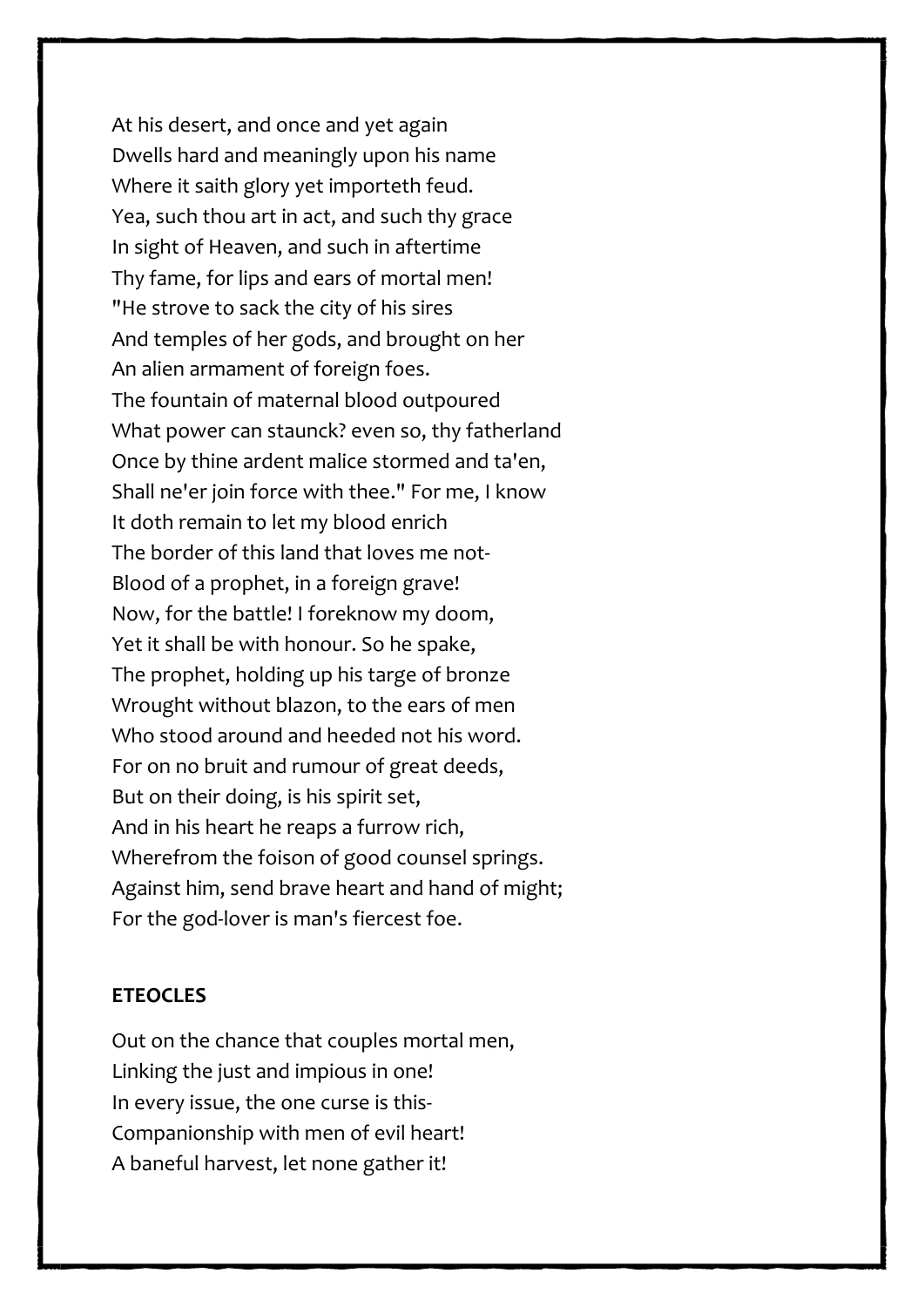The field of sin is rank, and brings forth death At whiles a righteous man who goes aboard With reckless mates, a horde of villainy, Dies by one death with that detested crew; At whiles the just man, joined with citizens Ruthless to strangers, recking nought of Heaven, Trapped, against nature, in one net with them, Dies by God's thrust and all-including blow. So will this prophet die, even Oecleus' child, Sage, just, and brave, and loyal towards Heaven, Potent in prophecy, but mated here With men of sin, too boastful to be wise! Long is their road, and they return no more, And, at their taking-off, by hard of Zeus, The prophet too shall take the downward way. He will not-so I deem-assail the gate-Not as through cowardice or feeble will, But as one knowing to what end shall be Their struggle in the battle, if indeed Fruit of fulfilment lie in Loxias' word. He speaketh not, unless to speak avails! Yet, for more surety, we will post a man, Strong Lasthenes, as warder of the gate, Stern to the foeman; he hath age's skill, Mated with youthful vigour, and an eye Forward, alert; swift too his hand, to catch The fenceless interval 'twixt shield and spear! Yet man's good fortune lies in hand of Heaven.

*LASTHENES goes out.*

#### **CHORUS** *chanting*

Unto our loyal cry, ye gods, give ear! Save, save the city! turn away the spear, Send on the foemen fear!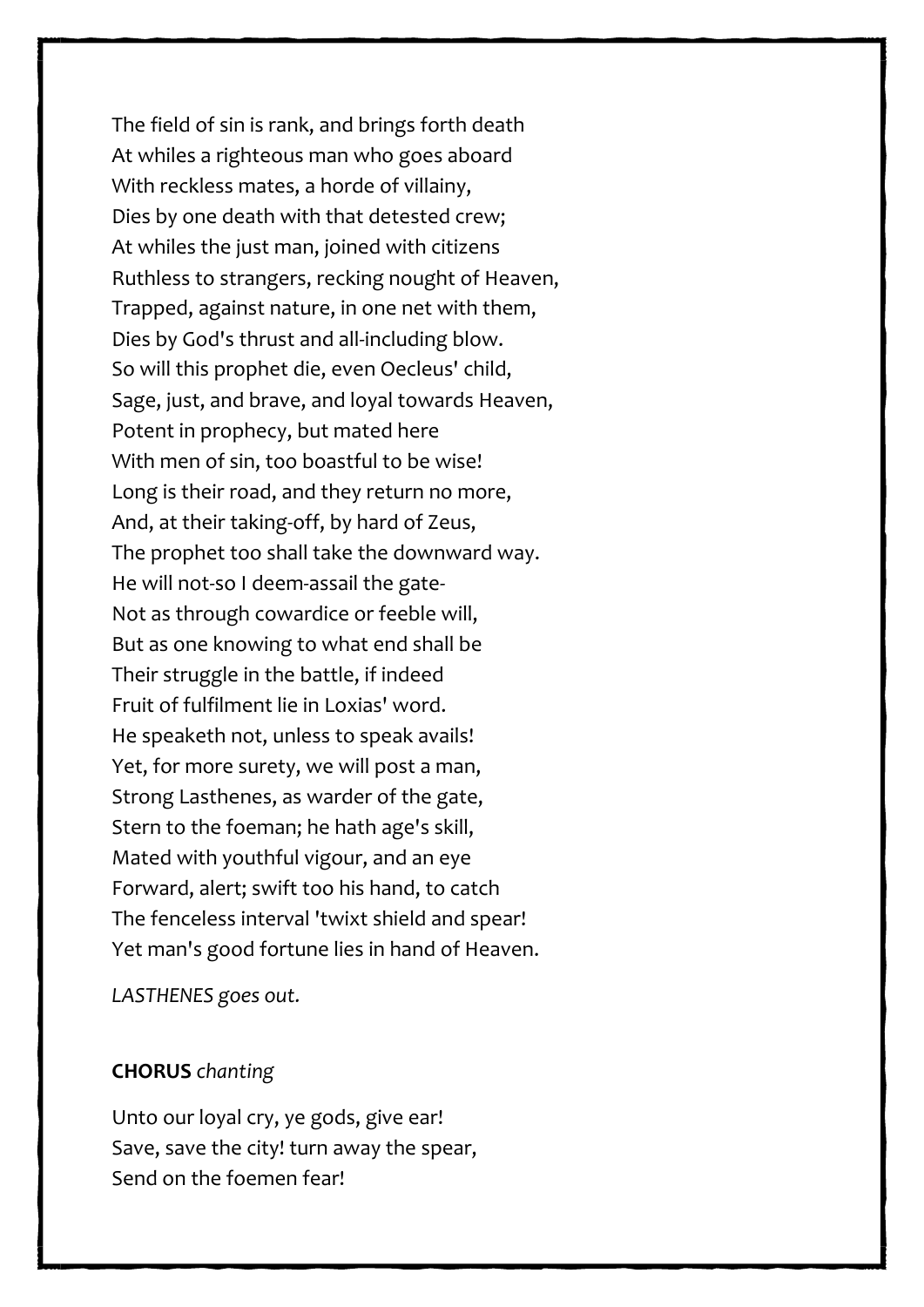Outside the rampart fall they, rent and riven Beneath the bolt of heaven!

#### **THE SPY**

Last, let me name yon seventh antagonist, Thy brother's self, at the seventh portal set-Hear with what wrath he imprecates our doom, Vowing to mount the wall, though banished hence, And peal aloud the wild exulting cry-The town is ta'en-then clash his sword with thine, Giving and taking death in close embrace, Or, if thou 'scapest, flinging upon thee, As robber of his honour and his home, The doom of exile such as he has borne. So clamours he and so invokes the gods Who guard his race and home, to hear and heed The curse that sounds in Polyneices' name! He bears a round shield, fresh from forge and fire, And wrought upon it is a twofold sign-For lo, a woman leads decorously The figure of a warrior wrought in gold; And thus the legend runs-I Justice am, And I will bring the hero home again, To hold once more his place within this town, Once more to pace his sire's ancestral hall. Such are the symbols, by our foemen shown-Now make thine own decision, whom to send Against this last opponent! I have said-Nor canst thou in my tidings find a flaw-Thine is it, now, to steer the course aright.

#### **ETEOCLES**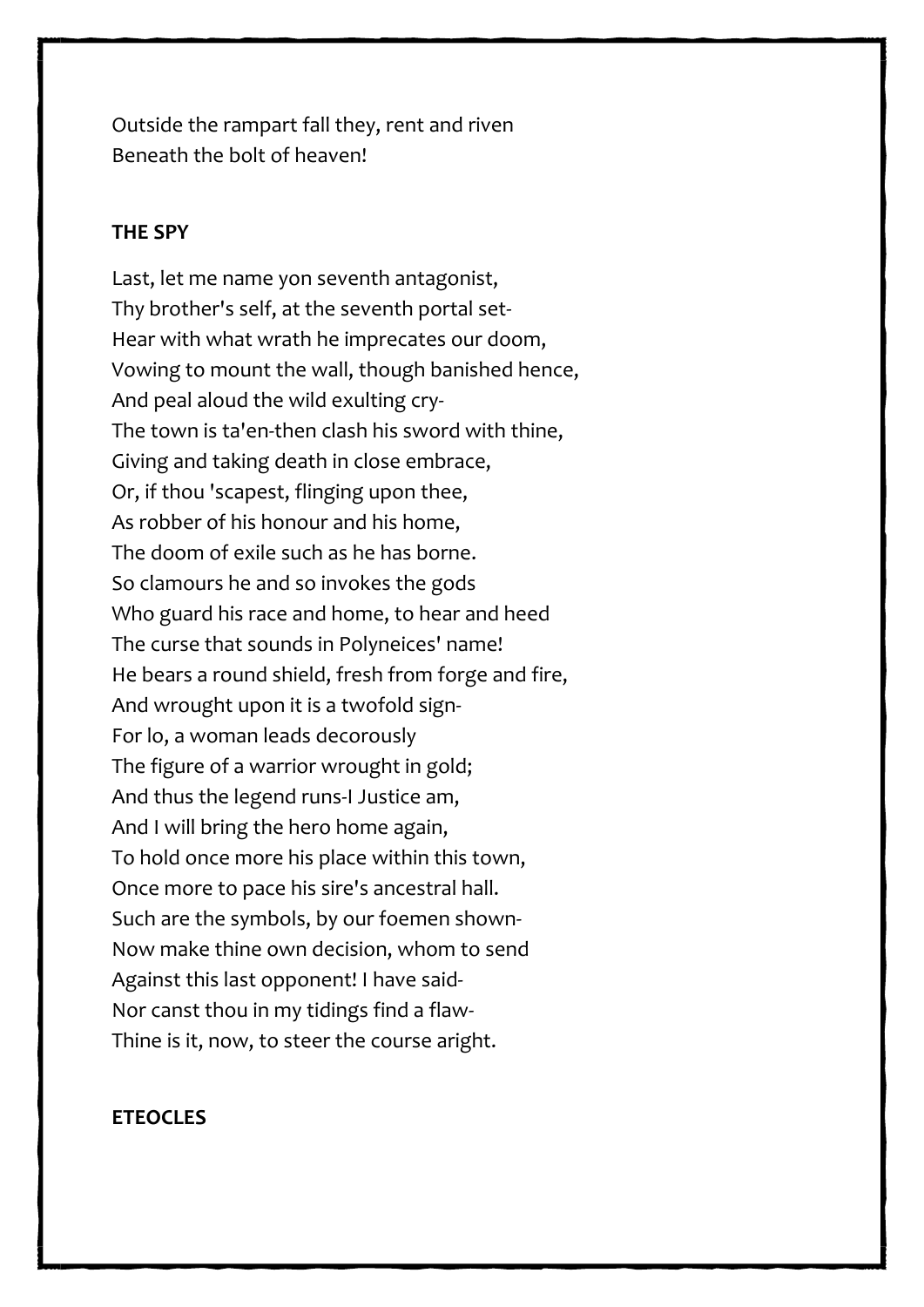Ah me, the madman, and the curse of Heaven And woe for us, the lamentable line Of Oedipus, and woe that in this house Our father's curse must find accomplishment! But now, a truce to tears and loud lament, Lest they should breed a still more rueful wail! As for this Polyneices, named too well, Soon shall we know how this device shall end-Whether the gold-wrought symbols on his shield, In their mad vaunting and bewildered pride, Shall guide him as a victor to his home! For had but justice, maiden-child of Zeus, Stood by his act and thought, it might have been! Yet never, from the day he reached the light Out of the darkness of his mother's womb, Never in childhood, nor in youthful prime, Nor when his chin was gathering its beard, Hath justice hailed or claimed him as her own. Therefore I deem not that she standeth now To aid him in this outrage on his home! Misnamed, in truth, were justice, utterly, If to impiety she lent her hand. Sure in this faith, I will myself go forth And match me with him; who hath fairer claim? Ruler, against one fain to snatch the rule, Brother with brother matched, and foe with foe, Will I confront the issue. To the wall!

#### **LEADER OF THE CHORUS**

O thou true heart, O child of Oedipus, Be not, in wrath, too like the man whose name Murmurs an evil omen! 'Tis enough That Cadmus' clan should strive with Arges' host, For blood there is that can atone that stain!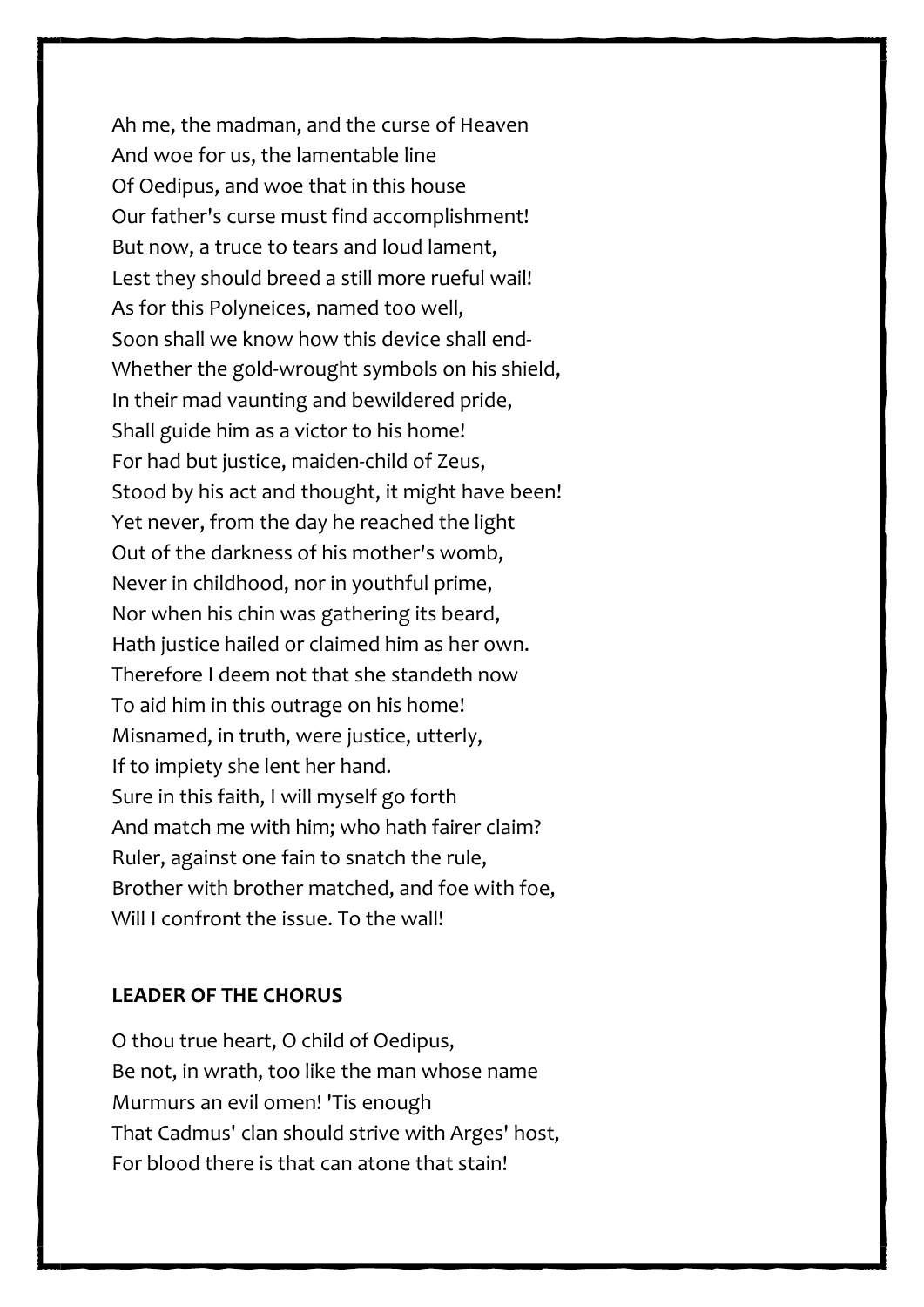But-brother upon brother dealing death-Not time itself can expiate the sin!

#### **ETEOCLES**

If man find hurt, yet clasp his honour still, 'Tis well; the dead have honour, nought beside. Hurt, with dishonour, wins no word of praise!

#### **CHORUS** *chanting*

Ah, what is thy desire? Let not the lust and ravin of the sword Bear thee adown the tide accursed, abhorred! Fling off thy passion's rage, thy spirit's prompting dire!

#### **ETEOCLES**

Nay-since the god is urgent for our doom, Let Laius' house, by Phoebus loathed and scorned, Follow the gale of destiny, and win Its great inheritance, the gulf of hell!

#### **CHORUS** *chanting*

Ruthless thy craving is-Craving for kindred and forbidden blood To be outpoured-a sacrifice imbrued With sin, a bitter fruit of murderous enmities!

#### **ETEOCLES**

Yea, my own father's fateful Curse proclaims-A ghastly presence, and her eyes are dry-Strike! honour is the prize, not life prolonged!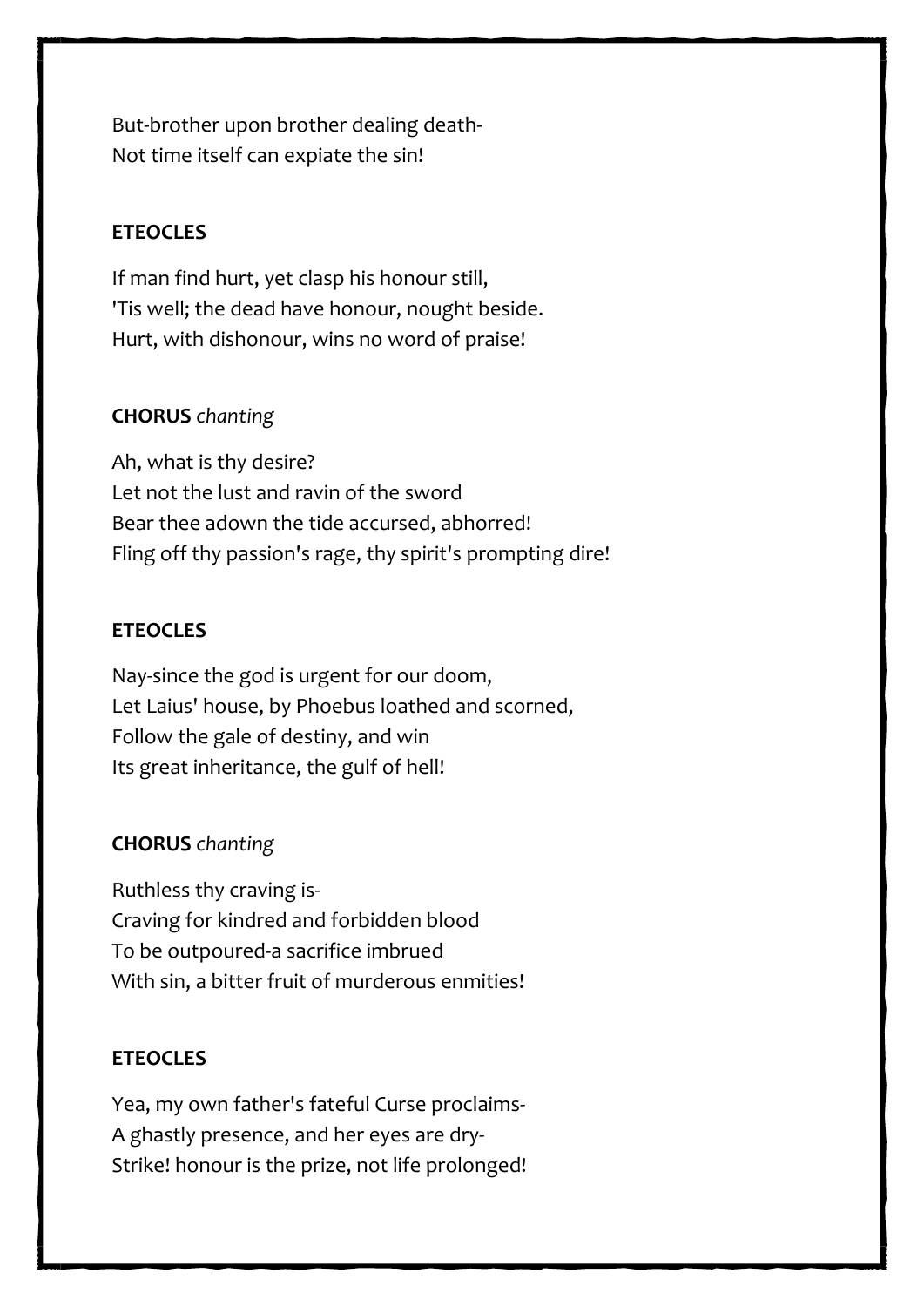#### **CHORUS** *chanting*

Ah, be not urged of her! for none shall dare To call thee coward, in thy throned estate! Will not the Fury in her sable pal Pass outward from these halls, what time the gods Welcome a votive offering from our hands?

#### **ETEOCLES**

The gods! long since they hold us in contempt, Scornful of gifts thus offered by the lost! Why should we fawn and flinch away from doom?

#### **CHORUS** *chanting*

Now, when it stands beside thee! for its power May, with a changing gust of milder mood, Temper the blast that bloweth wild and rude And frenzied, in this hour!

#### **ETEOCLES**

Ay, kindled by the curse of Oedipus-All too prophetic, out of dreamland came The vision, meting out our sire's estate!

#### **LEADER OF THE CHORUS**

Heed women's voices, though thou love them not!

#### **ETEOCLES**

Say aught that may avail, but stint thy words.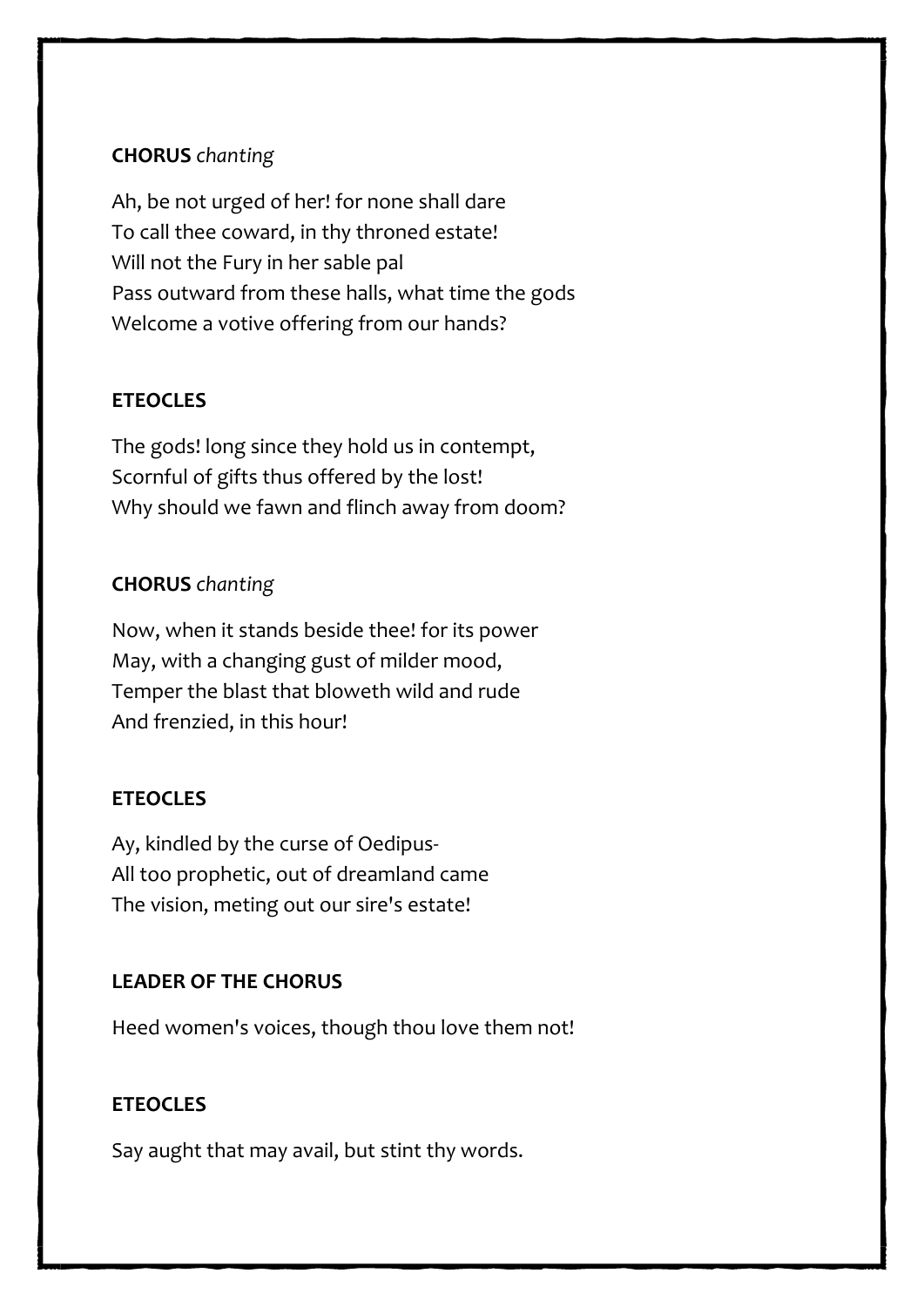#### **LEADER**

Go not thou forth to guard the seventh gate!

#### **ETEOCLES**

Words shall not blunt the edge of my resolve.

#### **LEADER**

Yet the god loves to let the weak prevail.

#### **ETEOCLES**

That to a swordsman, is no welcome word!

#### **LEADER**

Shall thine own brother's blood be victory's palm?

#### **ETEOCLES**

Ill which the gods have sent thou canst no-shun!

*ETEOCLES goes out.*

#### **CHORUS** *singing*

#### *strophe 1*

I shudder in dread of the power, abhorred by the gods of high heaven, The ruinous curse of the home till roof-tree and rafter be riven! Too true are the visions of ill, too true the fulfilment they bring To the curse that was spoken of old by the frenzy and wrath of the king! Her will is the doom of the children, and Discord is kindled amain,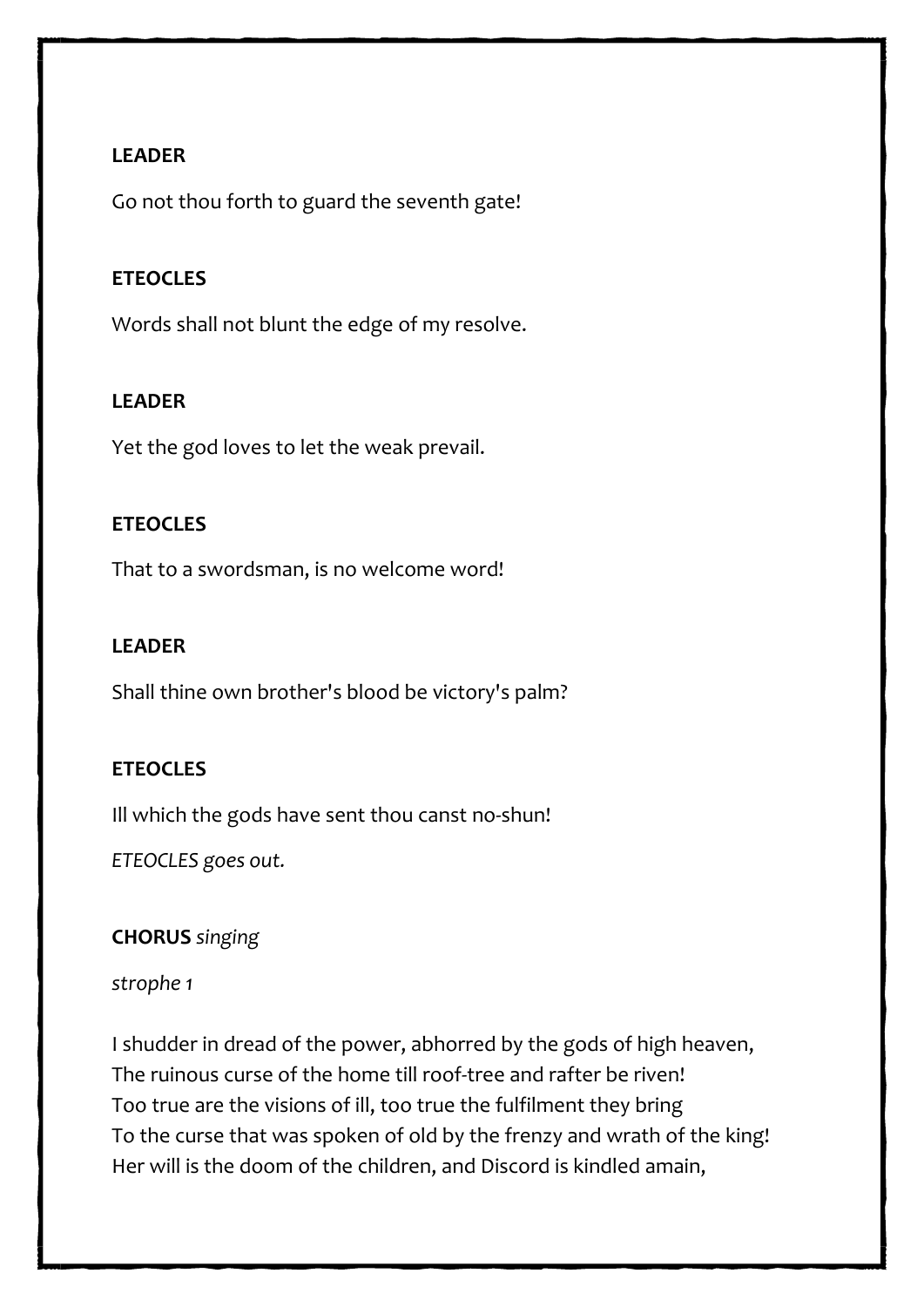#### *antistrophe 1*

And strange is the Lord of Division, who cleaveth the birthright in twain,- The edged thing, born of the north, the steel that is ruthless and keen, Dividing in bitter division the lot of the children of teen! Not the wide lowland around, the realm of their sire, shall they have, Yet enough for the dead to inherit, the pitiful space of a grave!

#### *strophe 2*

Ah, but when kin meets kin, when sire and child, Unknowing, are defiled By shedding common blood, and when the pit Of death devoureth it, Drinking the clotted stain, the gory dye-Who, who can purify? Who cleanse pollution, where the ancient bane Rises and reeks again?

#### *antistrophe 2*

Whilome in olden days the sin was wrought, And swift requital brought-Yea on the children of the child came still New heritage of ill! For thrice Apollo spoke this word divine, From Delphi's central shrine, To Laius-Die thou childless! thus alone Can the land's weal be won!

*strophe 3*

But vainly with his wife's desire he strove, And gave himself to love,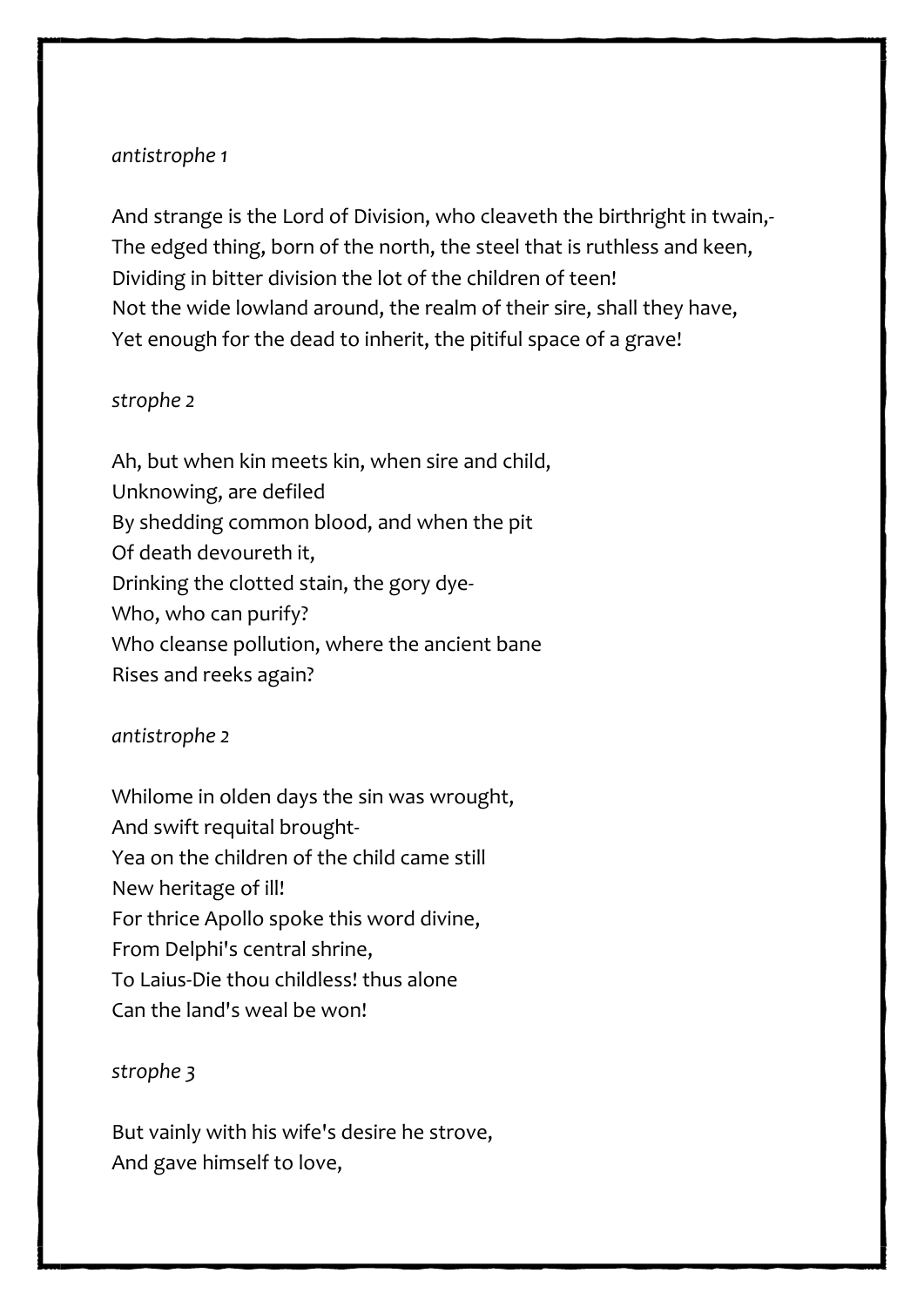Begetting Oedipus, by whom he died, The fateful parricide! The sacred seed-plot, his own mother's womb, He sowed, his house's doom, A root of blood! by frenzy lured, they came Unto their wedded shame.

#### *antistrophe 3*

And now the waxing surge, the wave of fate, Rolls on them, triply great-One billow sinks, the next towers, high and dark, Above our city's bark-Only the narrow barrier of the wal Totters, as soon to fall; And, if our chieftains in the storm go down, What chance can save the town?

#### *strophe 4*

Curses, inherited from long ago, Bring heavy freight of woe: Rich stores of merchandise o'erload the deck, Near, nearer comes the wreck-And all is lost, cast out upon the wave, Floating, with none to save!

#### *antistrophe 4*

Whom did the gods, whom did the chief of men, Whom did each citizen In crowded concourse, in such honour hold, As Oedipus of old, When the grim fiend, that fed on human prey, He took from us away?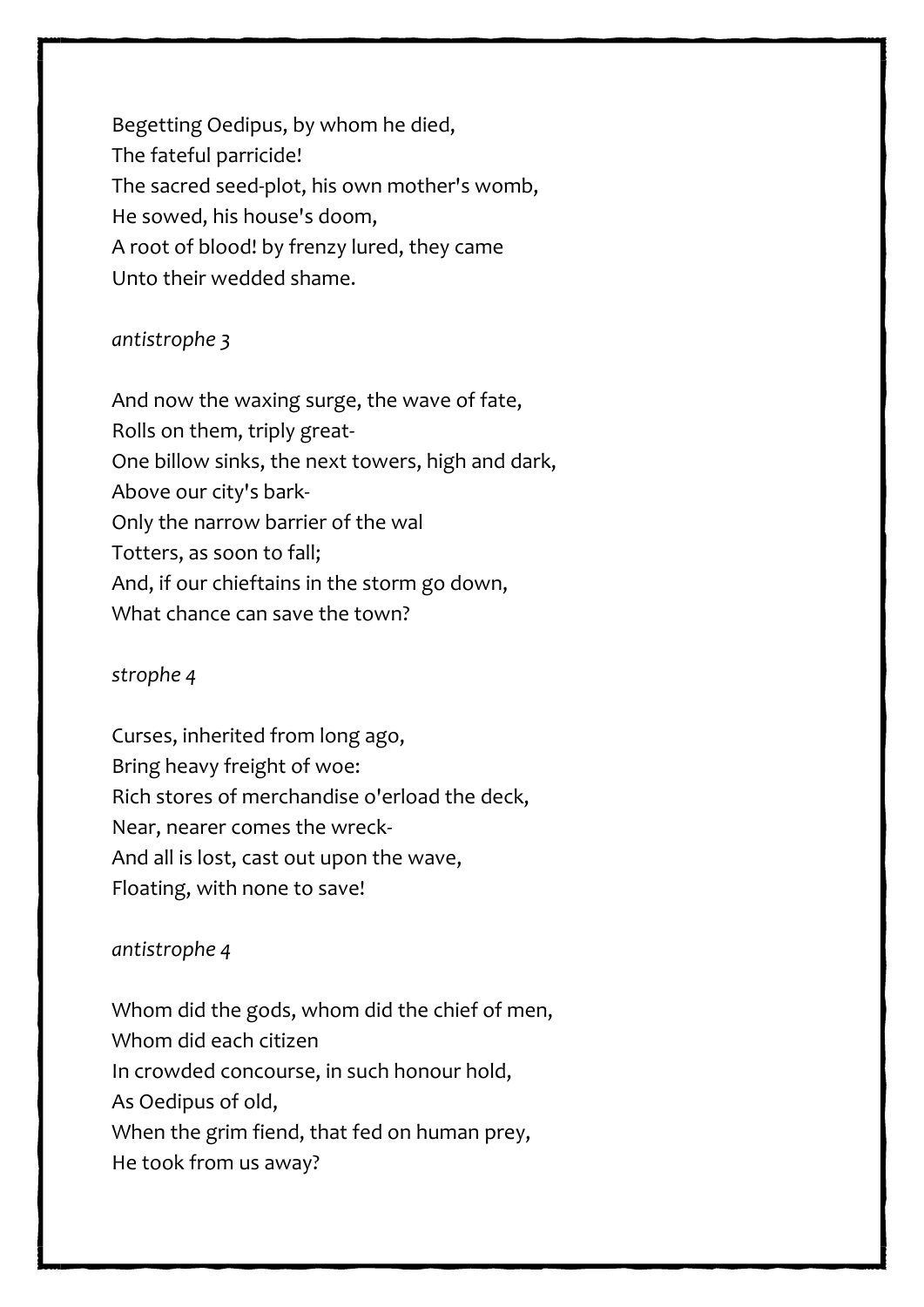#### *strophe 5*

But when, in the fulness of days, he knew of his bridal unblest, A twofold horror he wrought, in the frenzied despair of his breast-Debarred from the grace of the banquet, the service of goblets of gold He flung on his children a curse for the splendour they dared to withhold.

#### *antistrophe 5*

A curse prophetic and bitter-The glory of wealth and of pride, With iron, not gold, in your hands, ye shall come, at the last, to divide! Behold, how a shudder runs through me, lest now, in the fulness of time, The house-fiend awake and return, to mete out the measure of crime!

*THE SPY enters.*

#### **THE SPY**

Take heart, ye daughters whom your mothers' milk Made milky-hearted! lo, our city stands, Saved from the yoke of servitude: the vaunts Of overweening men are silent now, And the State sails beneath a sky serene, Nor in the manifold and battering waves Hath shipped a single surge, and solid stands The rampart, and the gates are made secure, Each with a single champion's trusty guard. So in the main and at six gates we hold A victory assured; but, at the seventh, The god that on the seventh day was born, Royal Apollo, hath ta'en up his rest To wreak upon the sons of Oedipus Their grandsire's wilfulness of long ago.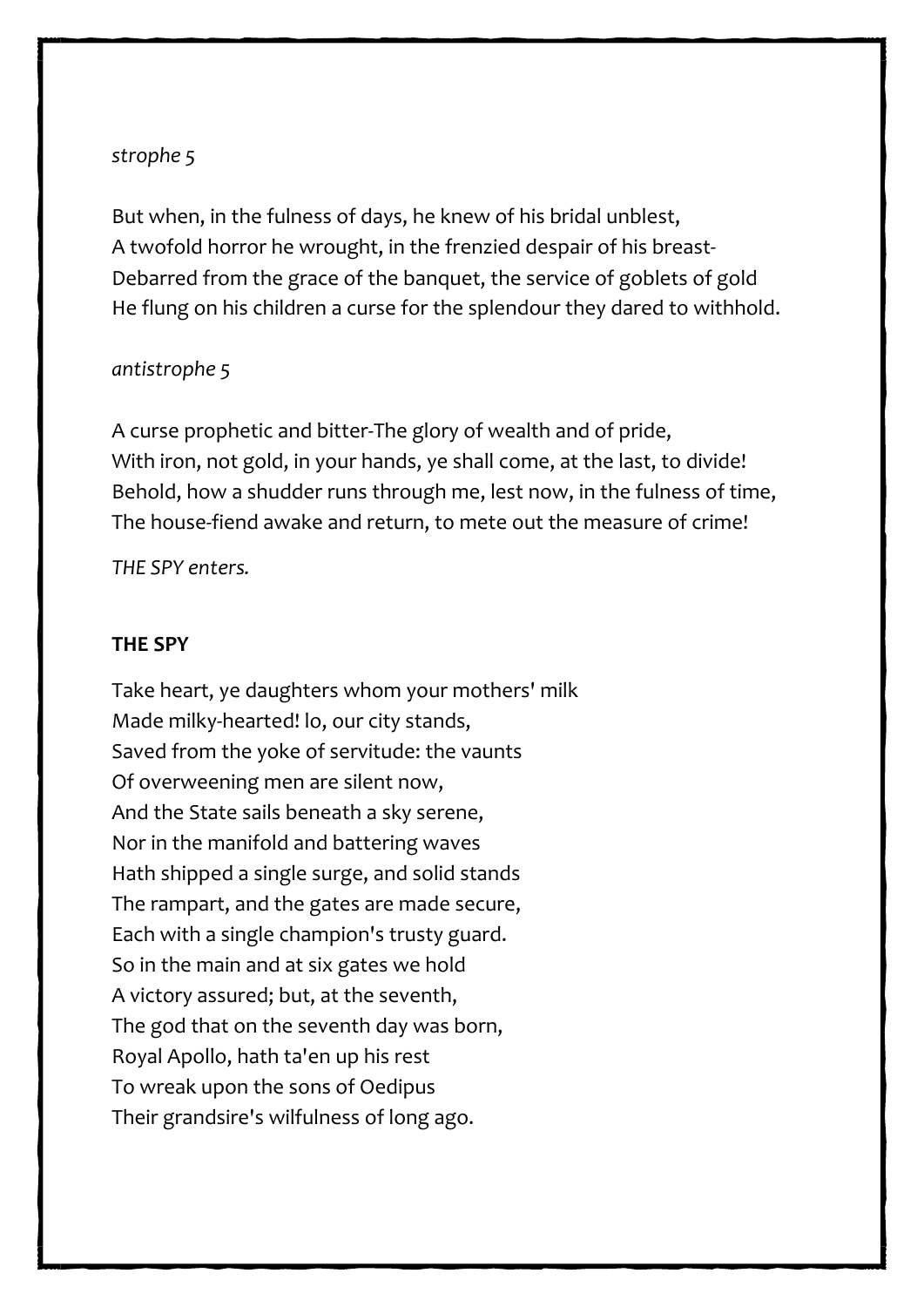#### **LEADER OF THE CHORUS**

What further woefulness besets our home?

#### **THE SPY**

The home stands safe-but ah, the princes twain-

#### **LEADER**

Who? what of them? I am distraught with fear.

#### **THE SPY**

Hear now, and mark! the sons of Oedipus-

#### **LEADER**

Ah, my prophetic soul! I feel their doom.

#### **THE SPY**

Have done with questions!-with I-with their lives crushed out-

#### **LEADER**

Lie they out yonder? the full horror speak! Did hands meet hands more close than brotherly? Came fate on each. and in the selfsame hour?

#### **THE SPY**

Yea, blotting out the lineage ill-starred! Now mix your exultation and your tears, Over a city saved, the while its lords,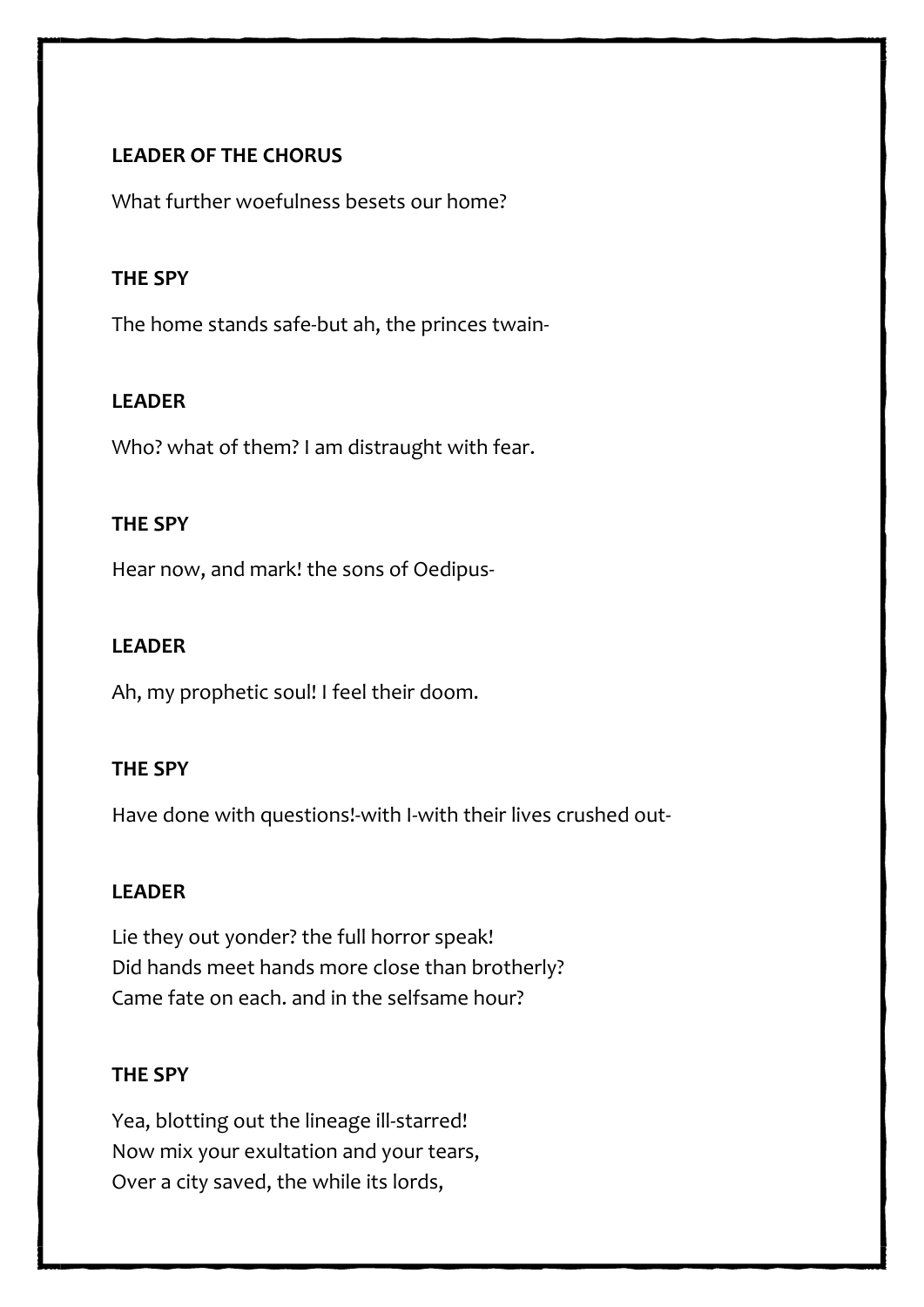Twin leaders of the fight, have parcelled out With forged arbitrament of Scythian steel The full division of their fatherland, And, as their father's imprecation bade, Shall have their due of land, a twofold grave. So is the city saved; the earth has drunk Blood of twin princes, by each other slain.

#### **CHORUS** *chanting*

O mighty Zeus and guardian powers, The strength and stay of Cadmus' towers! Shall I send forth a joyous cry, Hail to the lord of weal renewed? Or weep the misbegotten twain, Born to a fatal destiny Each numbered now among the slain, Each dying in ill fortitude, Each truly named, each child of feud? O dark and all-prevailing ill, That broods o'er Oedipus and all his line, Numbing my heart with mortal chill! Ah me, this song of mine, Which, Thyad-like, I woke, now falleth still, Or only tells of doom, And echoes round a tomb! Dead are they, dead! in their own blood they lie Ill-omened the concent that hails our victory! The curse a father on his children spake Hath faltered not, nor failed! Nought, Laius! thy stubborn choice availed-First to beget, then, in the after day And for the city's sake, The child to slay! For nought can blunt nor mar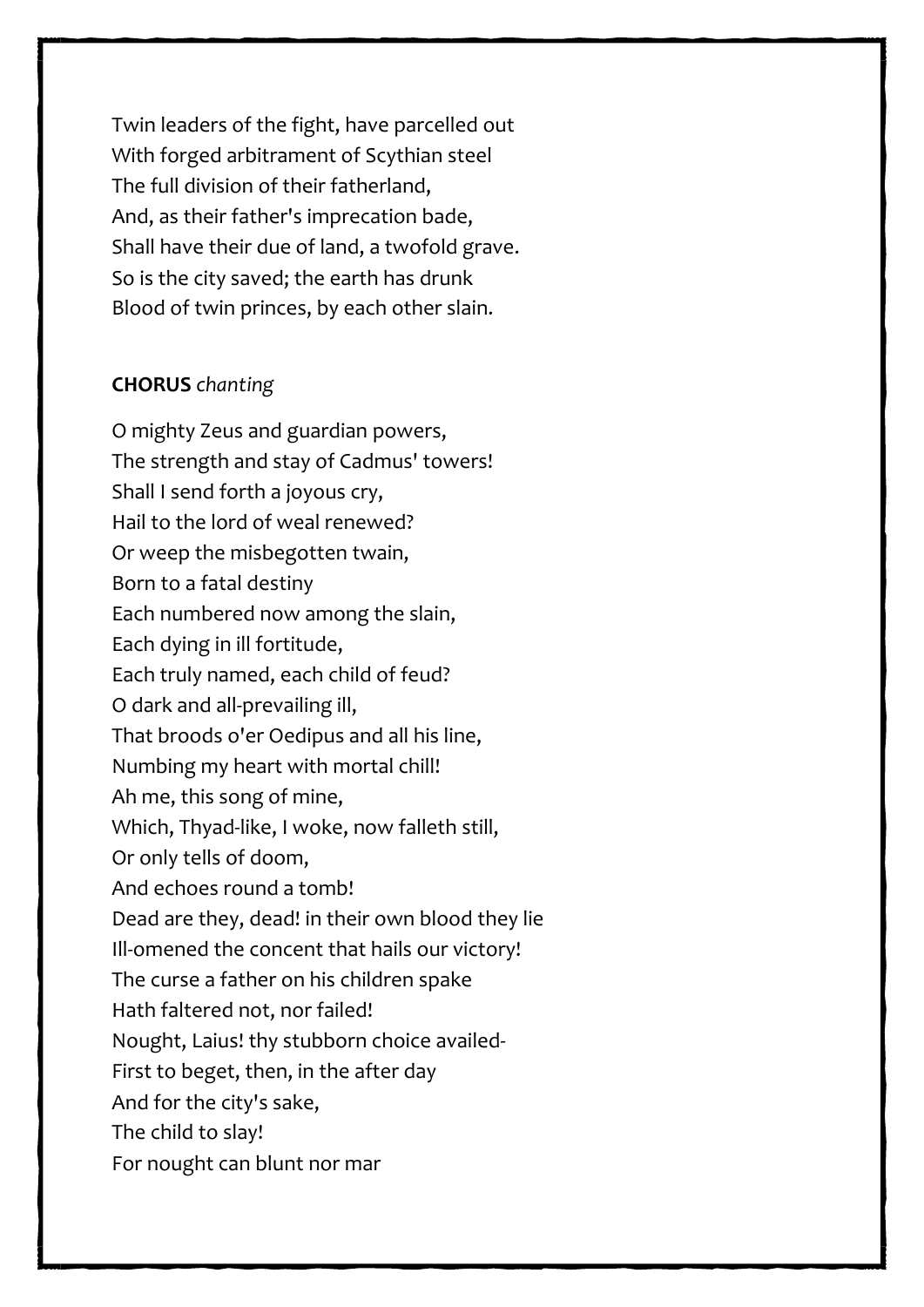The speech oracular! Children of teen! by disbelief ye erred-Yet in wild weeping came fulfilment of the word!

*ANTIGONE and ISMENE approach, with a train of mourners. bearing the bodies of ETEOCLES and POLYNEICES.*

Look up, look forth! the doom is plain, Nor spake the messenger in vain! A twofold sorrow, twofold strife-Each brave against a brother's life! In double doom hath sorrow come How shall I speak it?-on the home! Alas, my sisters! be your sighs the gale, The smiting of your brows the plash of oars, Wafting the boat, to Acheron's dim shores That passeth ever, with its darkened sail, On its uncharted voyage and sunless way, Far from thy beams, Apollo, god of day-The melancholy bark Bound for the common bourn, the harbour of the dark!

Look up, look yonder! from the home Antigone, Ismene come, On the last, saddest errand bound, To chant a dirge of doleful sound, With agony of equal pain Above their brethren slain! Their sister-bosoms surely swell, Heart with rent heart according well In grief for those who fought and fell! Yet-ere they utter forth their woe We must awake the rueful strain To vengeful powers, in realms below, And mourn hell's triumph o'er the slain!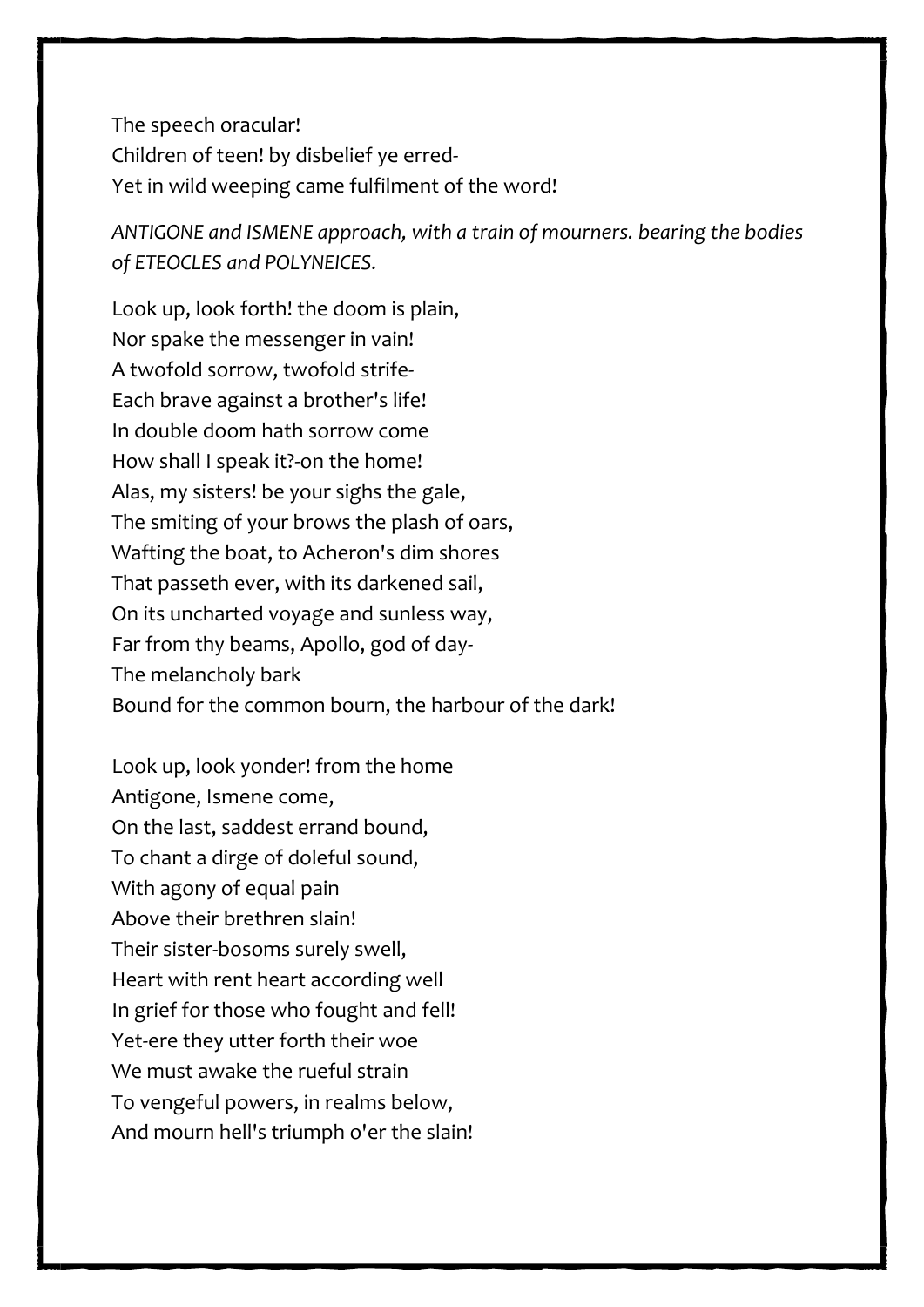Alas! of all, the breast who bind,- Yea, all the race of womankind-O maidens, ye are most bereaved! For you, for you the tear-drops start-Deem that in truth, and undeceived, Ye hear the sorrows of my heart!

#### *To the dead*

Children of bitterness, and sternly brave-One, proud of heart against persuasion's voice, One, against exile proof! ye win your choice-Each in your fatherland, a separate grave! Alack, on house and heritage They brought a baneful doom, and death for wage! One strove through tottering walls to force his way, One claimed, in bitter arrogance, the sway, And both alike, even now and here, Have closed their suit, with steel for arbiter! And lo, the Fury-fiend of Oedipus, their sire, Hath brought his curse to consummation dire Each in the left side smitten, see them laid-The children of one womb, Slain by a mutual doom! Alas, their fate! the combat murderous, The horror of the house, The curse of ancient bloodshed, now repaid! Yea, deep and to the heart the deathblow fell, Edged by their feud ineffable-By the grim curse, their sire did imprecate Discord and deadly hate! Hark, how the city and its towers make moan-How the land mourns that held them for its own! Fierce greed and fell division did they blend, Till death made end! They strove to part the heritage in twain,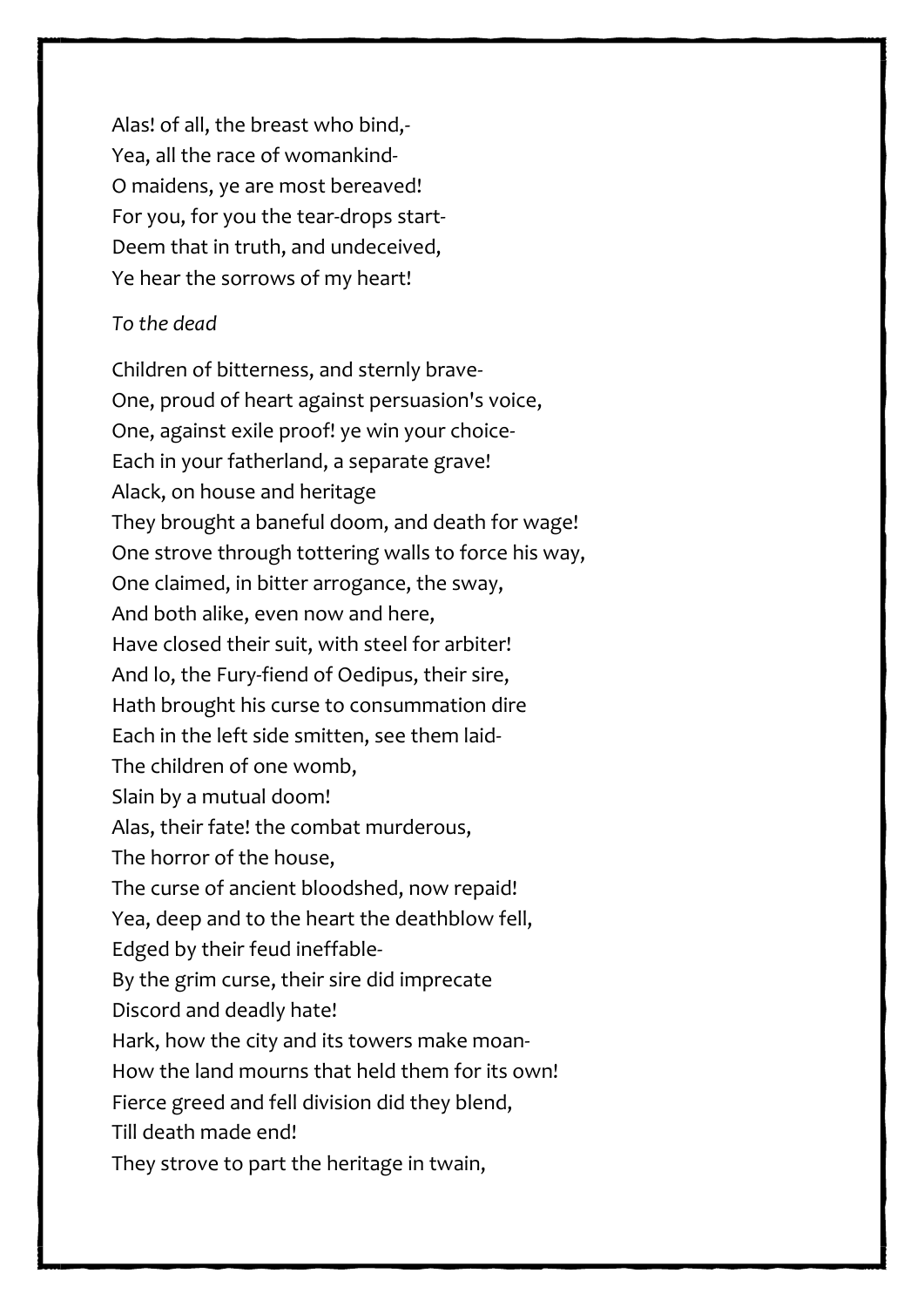Giving to each a gain-Yet that which struck the balance in the strife, The arbitrating sword, By those who loved the twain is held abhorred-Loathed is the god of death, who sundered each from life! Here, by the stroke of steel, behold! they lie-And rightly may we cry Beside their fathers, let them here be laid-Iron gave their doom, witk iron their graves be made-A lack, the slaying sword, alack, th' entombing spade! Alas, a piercing shriek, a rending groan, A cry unfeigned of sorrow felt at heart! With shuddering of grief, with tears that start, With wailful escort, let them hither come-For one or other make divided moan! No light lament of pity mixed with gladness, But with true tears, poured from the soul of sadness, Over the princes dead and their bereaved home Say we, above these brethren dead, On citizen, on foreign foe, Brave was their rush, and stern their blow-Now, lowly are they laid! Beyond all women upon earth Woe, woe for her who gave them birth! Unknowingly, her son she wed-The children of that marriage-bed, Each in the self-same womb, were bred-Each by a brother's hand lies dead!

Yea, from one seed they sprang, and by one fate Their heritage is desolate, The heart's division sundered claim from claim, And, from their feud, death came! Now is their hate allayed, Now is their life-stream shed,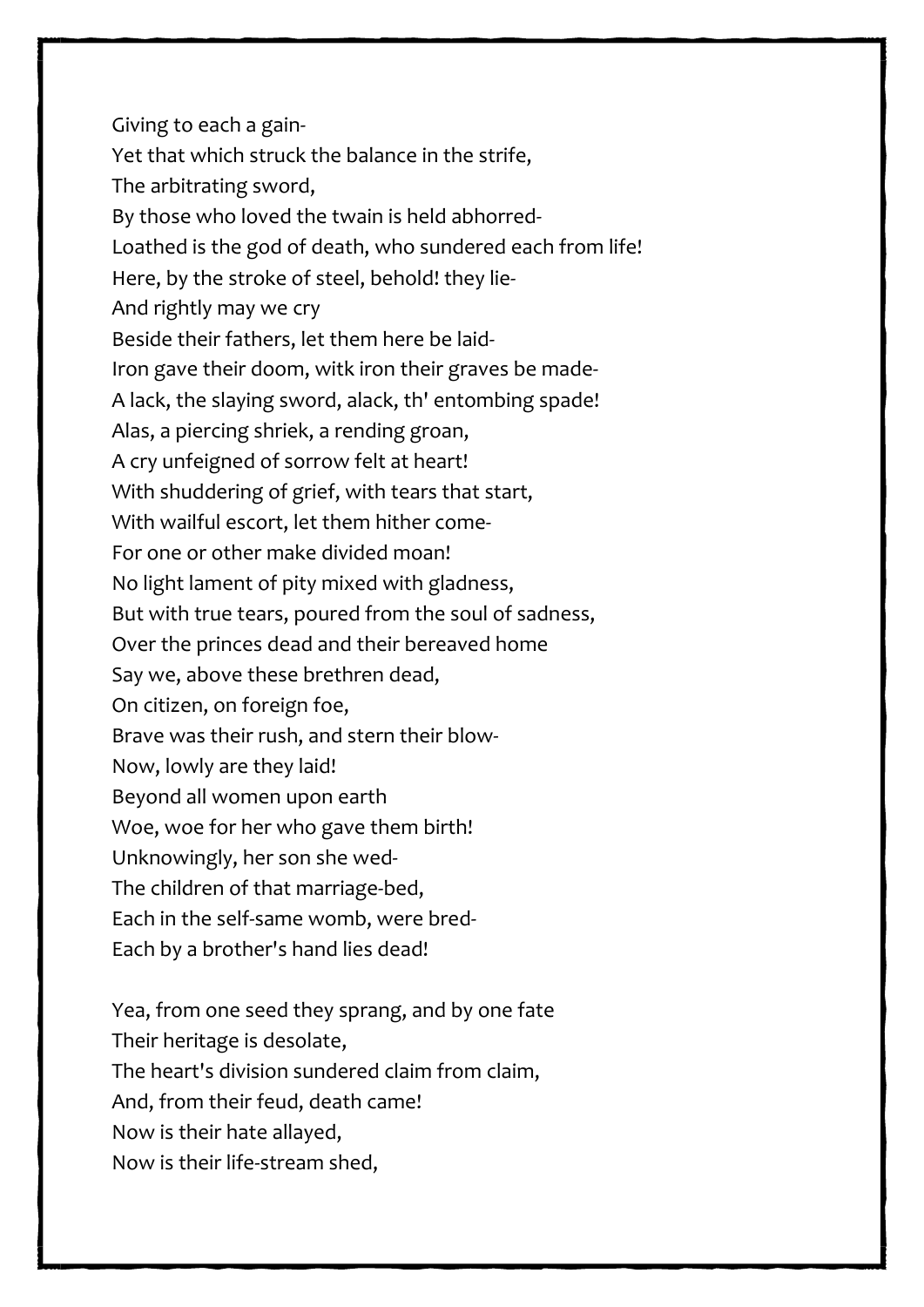Ensanguining the earth with crimson dye-

Lo, from one blood they sprang, and in one blood they lie!

A grievous arbiter was given the twain-

The stranger from the northern main,

The sharp, dividing sword,

Fresh from the forge and fire

The War-god treacherous gave ill award

And brought their father's curse to a fulfilment dire!

They have their portion-each his lot and doom,

Given from the gods on high!

Yea, the piled wealth of fatherland, for tomb,

Shall underneath them lie!

Alas, alas! with flowers of fame and pride

Your home ye glorified;

But, in the end, the Furies gathered round

With chants of boding sound,

Shrieking, In wild defeat and disarray,

Behold, ye pass away!

The sign of Ruin standeth at the gate,

There, where they strove with Fate-

And the ill power beheld the brothers' fall,

And triumphed over all!

*ANTIGONE, ISMENE, and the CHORUS all take part in the following responsive dirge.*

Thou wert smitten, in smiting, Thou didst slay, and wert slain-By the spear of each other Ye lie on the plain, And ruthless the deed that ye wrought was, and ruthless the death of the twain!

Take voice, O my sorrow! Flow tear upon tear-Lay the slain by the slayer,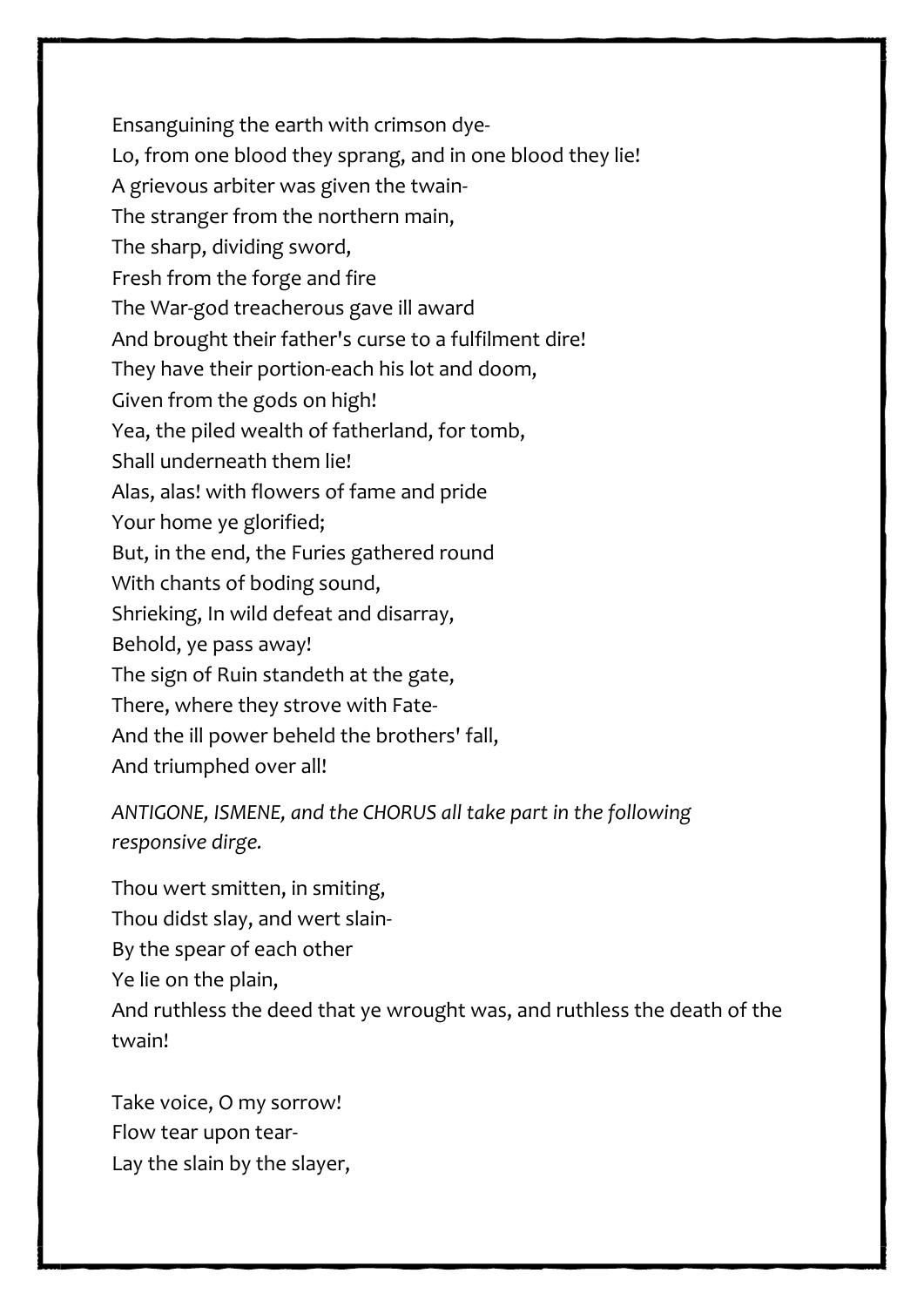Made one on the bier! Our soul in distraction is lost, and we mourn o'er the prey of the spear!

Ah, woe for your ending, Unbrotherly wrought! And woe for the issue, The fray that ye fought, The doom of a mutual slaughter whereby to the grave ye are brought!

Ah, twofold the sorrow-The heard and the seen! And double the tide Of our tears and our teen, As we stand by our brothers in death and wail for the love that has been!

O grievous the fate That attends upon wrong! Stern ghost of our sire, Thy vengeance is long! Dark Fury of hell and of death, the hands of thy kingdom are. strong!

O dark were the sorrows That exile hath known! He slew, but returned not Alive to his own! He struck down a brother, but fell, in the moment of triumph hewn down!

O lineage accurst, O doom and despair! Alas, for their quarrel, The brothers that were! And woe! for their pitiful end, who once were our love and our care!

O grievous the fate That attends upon wrong)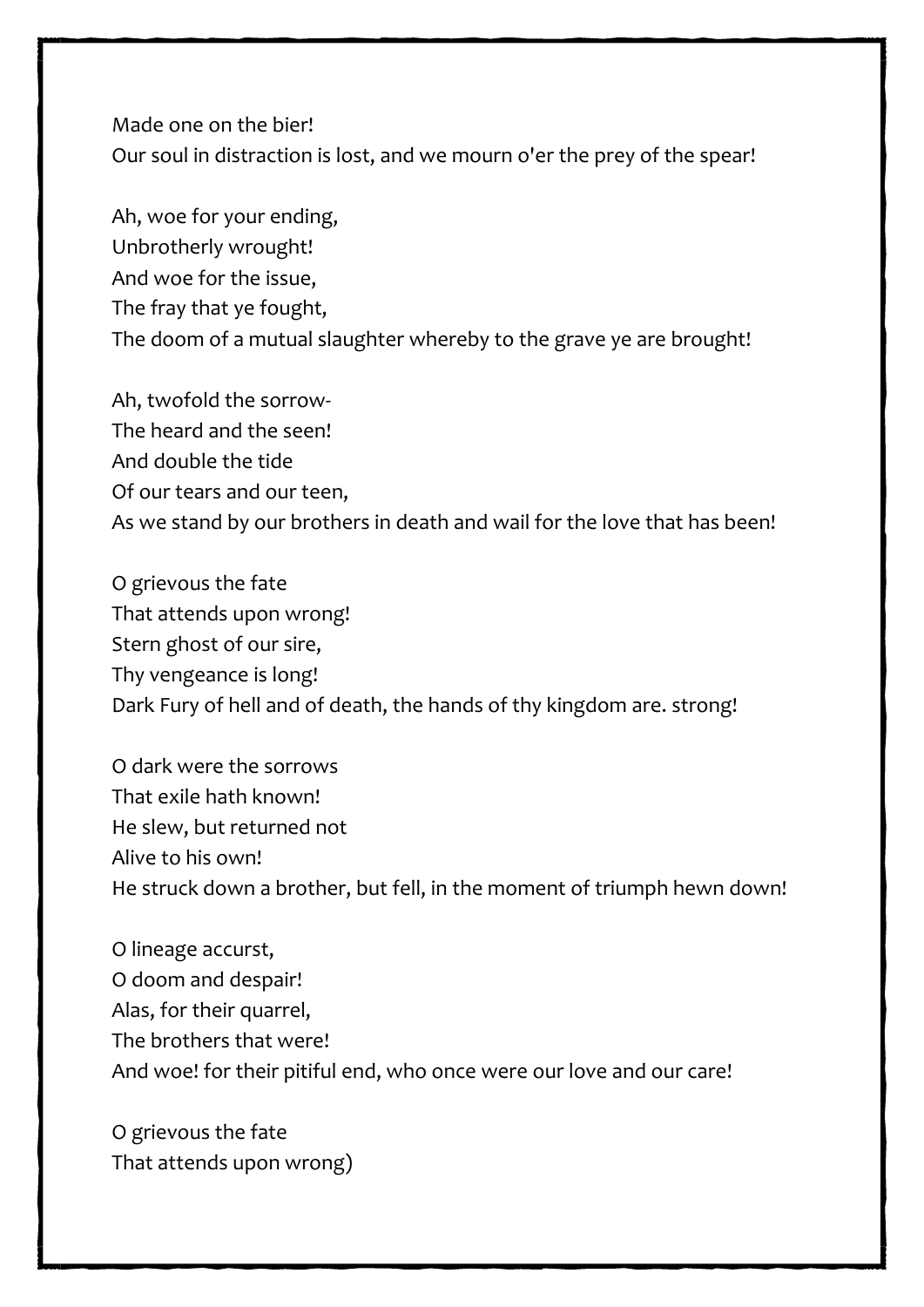Stern ghost of our sire, Thy vengeance is long! Dark Fury of hell and of death, the hands of thy kingdom are strong!

By proof have ye learnt it! At once and as one, O brothers beloved, To death ye were, done! Ye came to the strife of the sword, and behold! ye are both overthrown!

O grievous the tale is, And grievous their fall, To the house, to the land, And to me above all! Ah, God! for the curse that hath come, the sin and the ruin withal!

O children distraught, Who in madness have died! Shall ye rest with old kings In the place of their pride? Alas for the wrath of your sire if he findeth you laid by his side!

*A HERALD enters.*

#### **HERALD**

I bear command to tell to one and all What hath approved itself and now is law, Ruled by the counsellors of Cadmus' town. For this Eteocles, it is resolved To lay him on his earth-bed, in this soil, Not without care and kindly sepulture. For why? he hated those who hated us, And, with all duties blanielessly performed Unto the sacred ritual of his sires, He met such end as gains our city's grace,-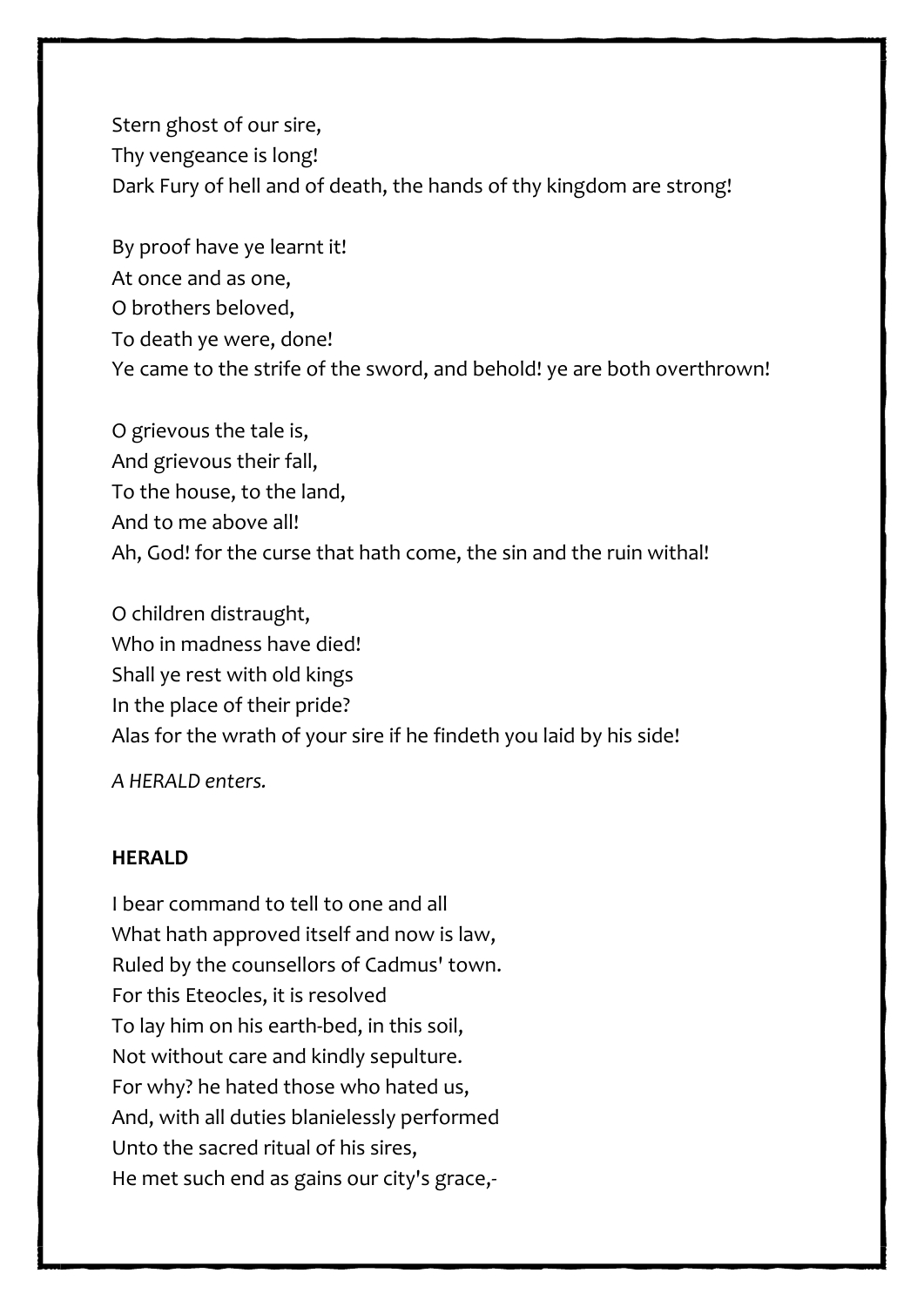With auspices that do ennoble death. Such words I have in charge to speak of him: But of his brother Polyneices, this-Be he cast out unburied, for the dogs To rend and tear: for he presumed to waste The land of the Cadmeans, had not Heaven-Some god of those who aid our fatherland-Opposed his onset, by his brother's spear, To whom, tho' dead, shall consecration come! Against him stood this wretch, and brought a horde Of foreign foemen, to beset our town. He therefore shall receive his recompense, Buried ignobly in the maw of kites-No women-wailers to escort his corpse Nor pile his tomb nor shrill his dirge anew-Unhouselled, unattended, cast away So, for these brothers, doth our State ordain.

#### **ANTIGONE**

And I-to those who make such claims of rule In Cadmus' town-I, though no other help,

#### *Pointing to the body of POLYNEICES*

I, I will bury this my brother's corse And risk your wrath and what may come of it! It shames me not to face the State, and set Will against power, rebellion resolute: Deep in my heart is set my sisterhood, My common birthright with my brothers, born All of one womb, her children who, for woe, Brought forth sad offspring to a sire ill-starred. Therefore, my soul! take thou thy willing share, In aid of him who now can will no more, Against this outrage: be a sister true,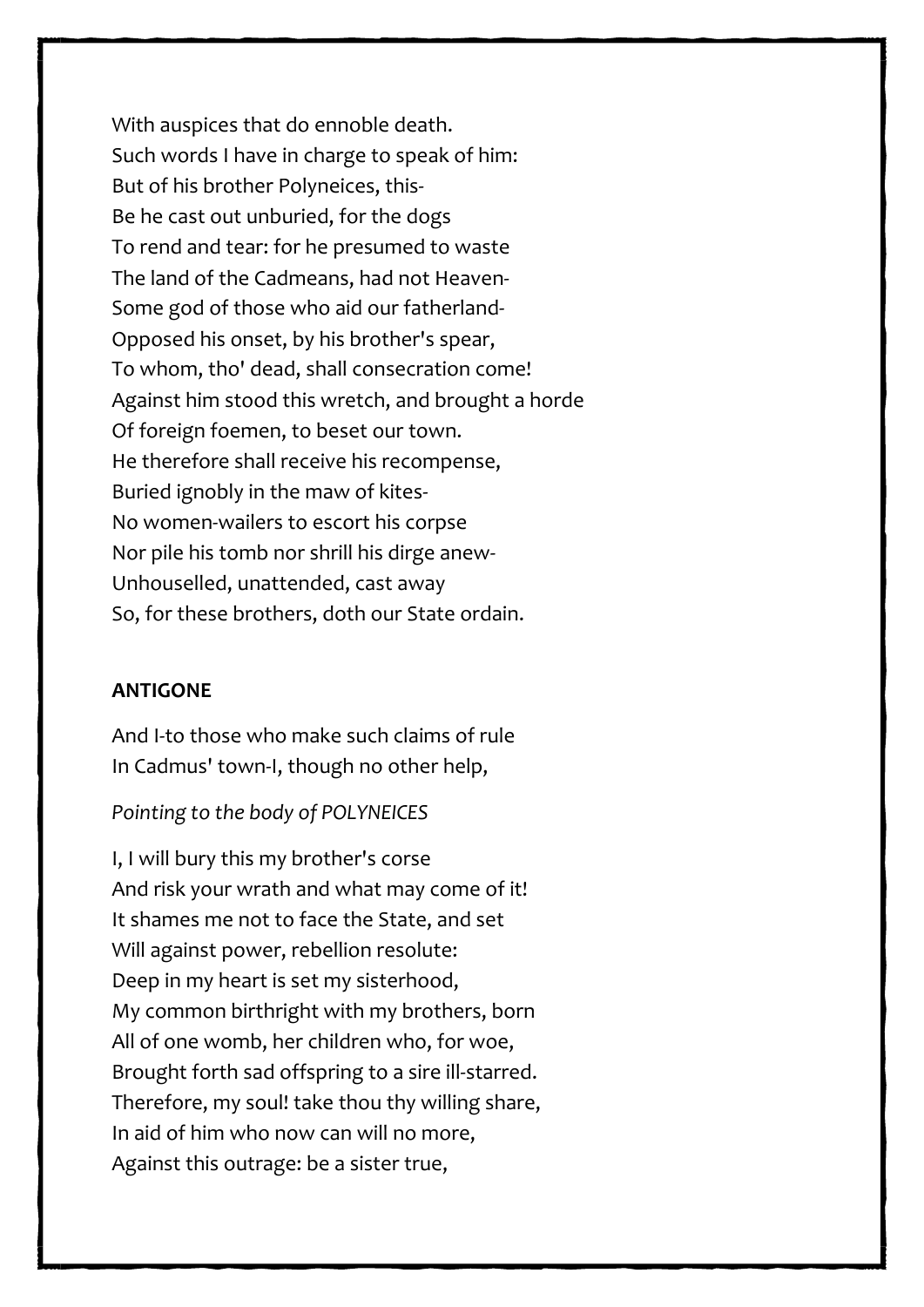While yet thou livest, to a brother dead! Him never shall the wolves with ravening maw Rend and devour: I do forbid the thought! I for him, I-albeit a woman weak-In place of burial-pit, will give him rest By this protecting handful of light dust Which, in the lap of this poor linen robe, I bear to hallow and bestrew his corpse With the due covering. Let none gainsay! Courage and craft shall arm me, this to do.

#### **HERALD**

I charge thee, not to flout the city's law!

#### **ANTIGONE**

I charge thee, use no useless heralding!

#### **HERALD**

Stern is a people newly 'scaped from death.

#### **ANTIGONE**

Whet thou their sternness! burial he shall have.

#### **HERALD**

How? grace of burial, to the city's foe?

#### **ANTIGONE**

God hath not judged him separate in guilt.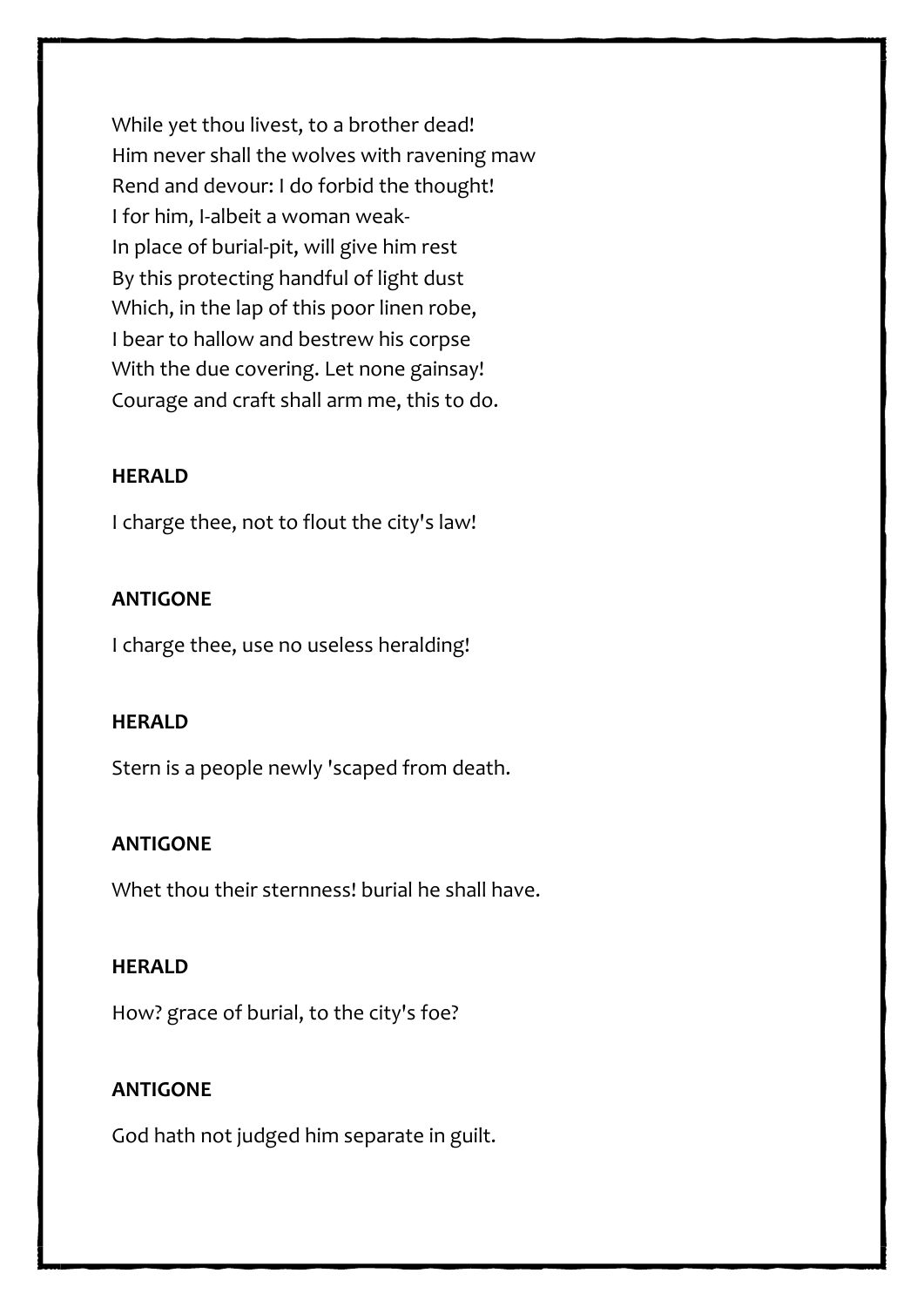#### **HERALD**

True-till he put this land in jeopardy.

#### **ANTIGONE**

His rights usurped, he answered wrong with wrong.

#### **HERALD**

Nay-but for one man's sin he smote the State.

#### **ANTIGONE**

Contention doth out-talk all other gods! Prate thou no more-I will to bury him.

#### **HERALD**

Will, an thou wilt! but I forbid the deed.

*The HERALD goes out.*

#### **CHORUS** *singing*

Exulting Fates, who waste the line And whelm the house of Oedipus! Fiends, who have slain, in wrath condign, The father and the children thus! What now befits it that I do, What meditate, what undergo? Can I the funeral rite refrain, Nor weep for Polyneices slain? But yet, with fear I shrink and thrill, Presageful of the city's will!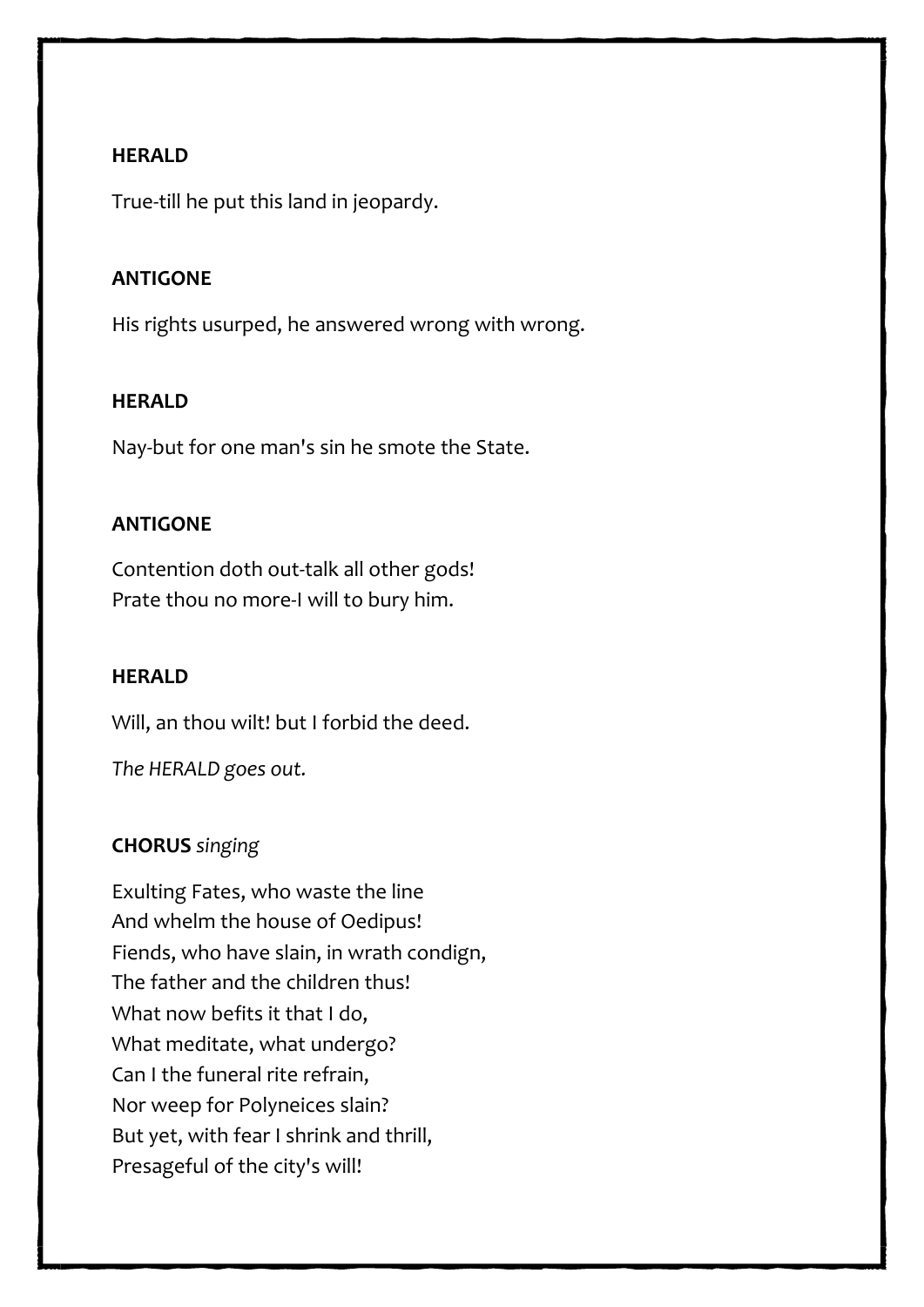Thou, O Eteocles, shalt have Full rites, and mourners at thy grave, But he, thy brother slain, shall he, With none to weep or cry Alas, To unbefriended burial pass? Only one sister o'er his bier, To raise the cry and pour the tear-Who can obey such stern decree?

#### **SEMI-CHORUS**

Let those who hold our city's sway Wreak, or forbear to wreak, their will On those who cry, Ah, well-a-day! Lamenting Polyneices still! We will go forth and, side by side With her, due burial will provide! Royal he was; to him be paid Our grief, wherever he be laid! The crowd may sway, and change, and still Take its caprice for justice' will But we this dead Eteocles, As Justice wills and Right decrees, Will bear unto his grave! For-under those enthroned on high And Zeus' eternal royalty-He unto us salvation gave! He saved us from a foreign yoke,- A wild assault of outland folk, A savage, alien wave!

**A quick note: Hi! I'm Julie, the woman who runs Global Grey - the website where this ebook was published for free. These are my own editions, and I hope you enjoyed reading this particular one. To support the site, and to**